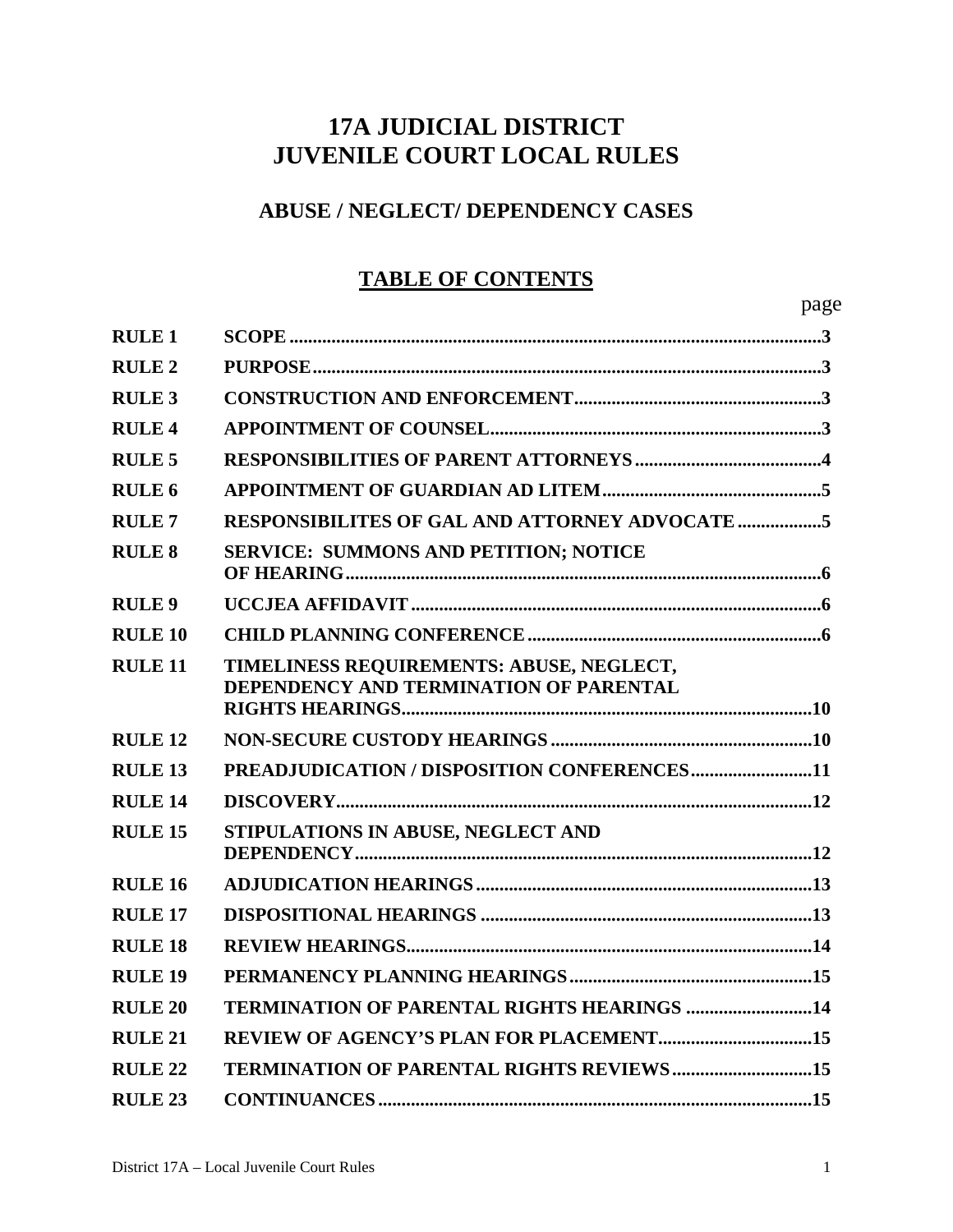| <b>RULE 24</b> |  |
|----------------|--|
| <b>RULE 25</b> |  |
| <b>RULE 26</b> |  |
| <b>RULE 27</b> |  |
| <b>RULE 28</b> |  |
| <b>RULE 29</b> |  |
| <b>RULE 30</b> |  |
| <b>RULE 31</b> |  |
| <b>RULE 32</b> |  |

- **APPENDEX A AOC FORMS**
- **APPENDEX B LOCAL FORMS**
- **APPENDEX C DSS FORMS**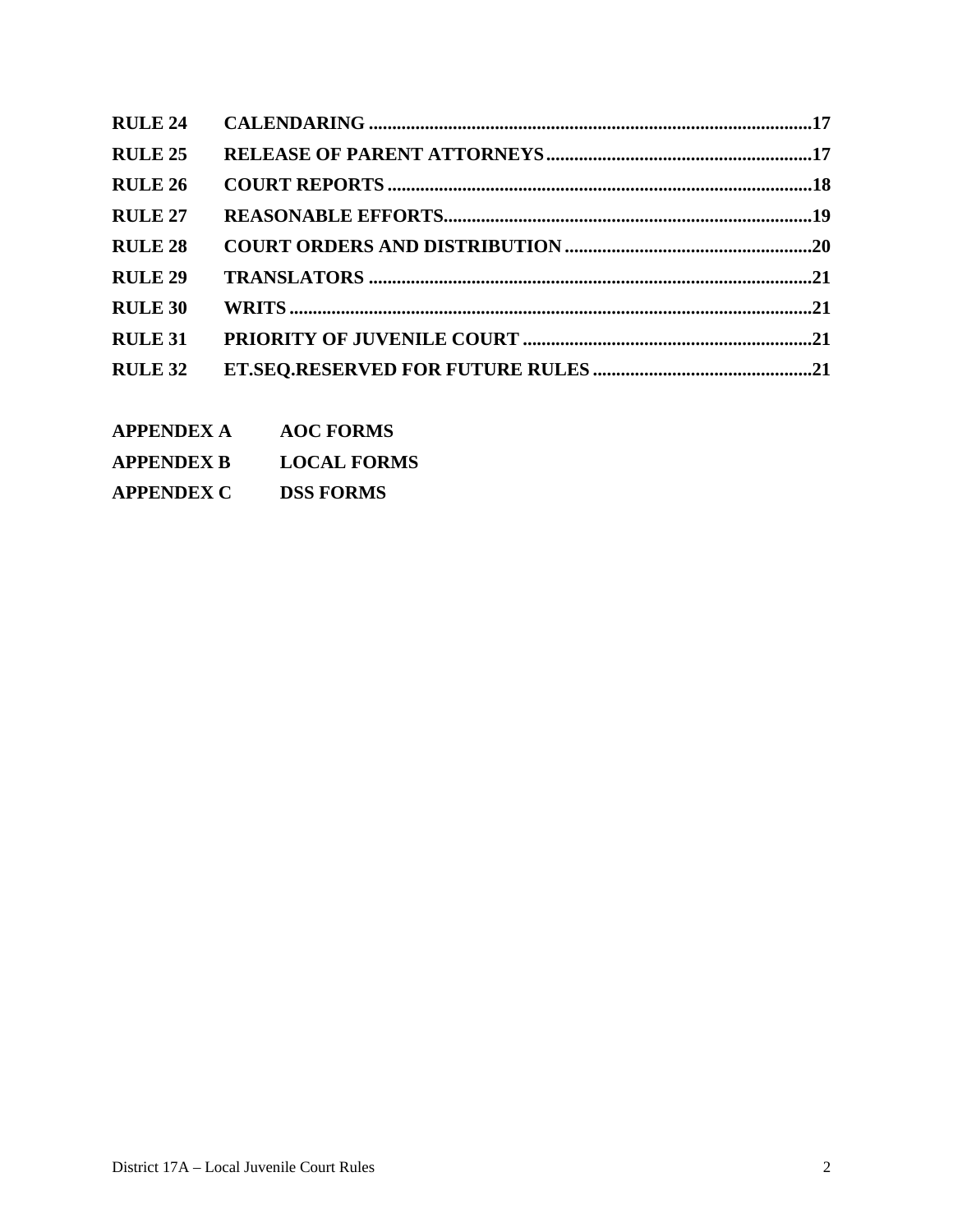## **17A JUDICIAL DISTRICT LOCAL RULES FOR JUVENILE COURT**

## **Abuse / Neglect / Dependency Cases**

### **Rule 1. SCOPE**

 These rules apply to all cases in which a petition is filed alleging that a Juvenile is abused, neglected or dependent, and in proceedings for termination of parental rights. These rules are to be used in conjunction with the North Carolina General Statutes. The rules cited herein are available for downloading on the website of the Administrative Office of the Court at: [www.nccourts.org](http://www.nccourts.org/).

## **Rule 2. PURPOSE**

 These rules establish procedures for Juvenile Court, which are designed to fulfill the purposes of the North Carolina Juvenile Code and related statues and the Adoption and Safe Families Act. To that end, these rules serve the following purposes:

- 1) To help achieve a safe and appropriate placement for the child when removal from the child's parent or legal custodian is necessary and in the child's best interests;
- 2) To provide a just, thorough, speedy and efficient determination of juvenile protection matters before the court and ensure due process for all persons involved in the proceedings;
- 3) To ensure a coordinated decision-making process;
- 4) To reduce unnecessary delays in court proceedings; and
- 5) To encourage the involvement of parents and, when appropriate, juveniles in the proceedings.

### **Rule 3. CONSTRUCTION AND ENFORCEMENT**

These rules shall be construed to accomplish the purposes set forth in Rule 2. The Court may impose sanctions against a party or attorney who fails to comply with these rules, however, no rule shall be construed, applied or enforced in a manner that will endanger or harm a child or prejudice the rights of a party.

## **Rule 4. APPOINTMENT OF COUNSEL**

 A. The Clerk shall maintain a current list of attorneys eligible to be appointed to represent parents of juveniles alleged to be abused, neglected or dependent and in termination of parental rights procedures. To be included on the list an attorney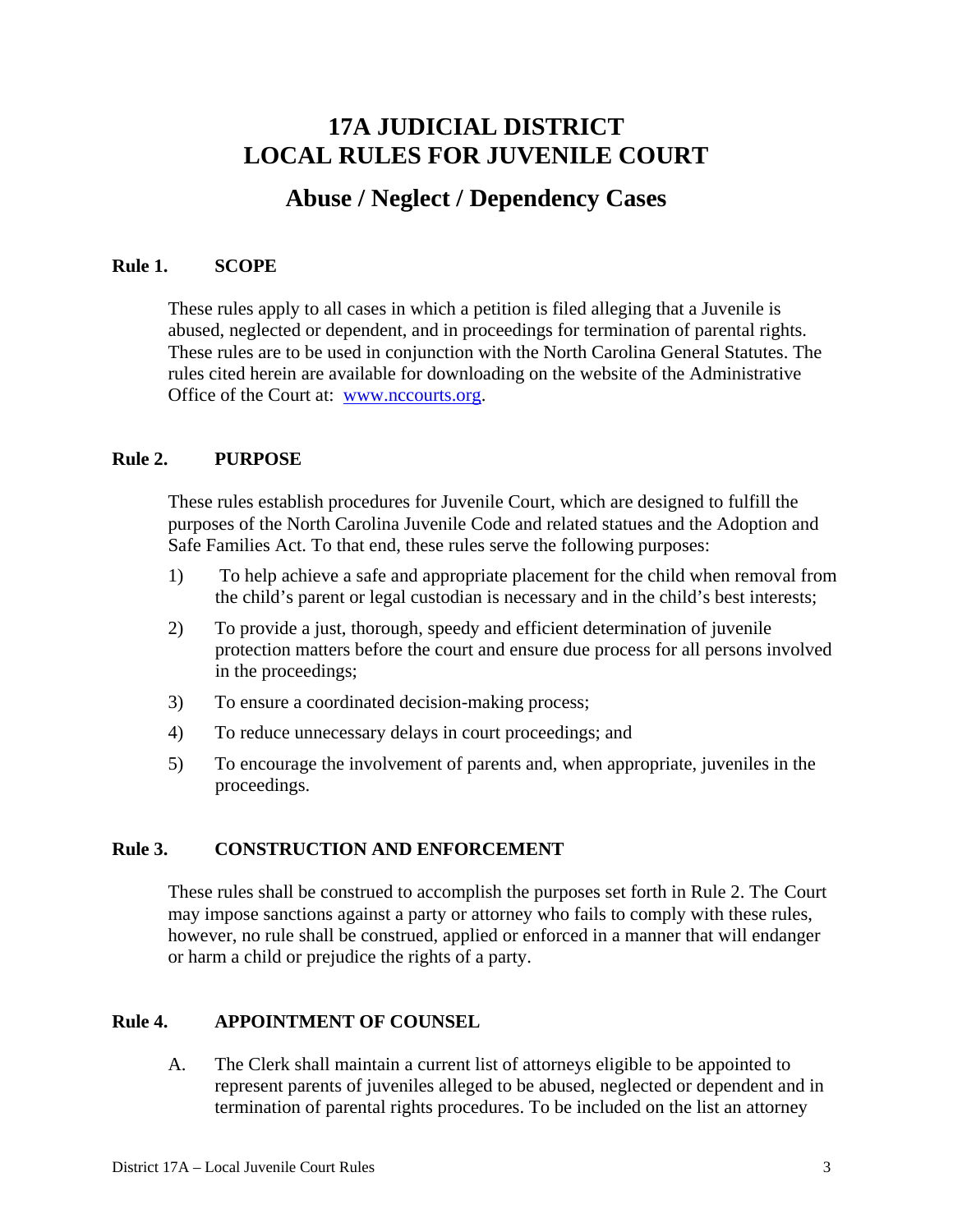must have a telephone number at which they can be contacted and maintain a mailbox in the Clerk's Office of the Rockingham County Courthouse.

- B. When a petition is filed alleging abuse, neglect or dependency, the Clerk shall appoint separate counsel to represent each parent named in the petition. The Clerk shall prepare a "Summons" to be served on the parent with the petition. The summons shall include the attorney's name, business address, and telephone number and shall direct the parent to contact the attorney. The summons shall also inform the parent:
	- 1) that the parent may retain counsel of his/her own choosing;
	- 2) that the court, at the first hearing, will determine whether the parent qualifies for appointed counsel and, if the parent does, whether the parent waives the right to counsel;
	- 3) that the court will dismiss the appointed counsel if the parent does not qualify for appointed counsel, the parent retains counsel, or the parent waives the right to counsel;
- C. Before appointing a specific attorney, the clerk shall confirm that the attorney has not filed for secure leave or notified the clerk in advance of unavailability for the date scheduled for the Child Planning Conference and the first hearing in the case and, to the best of the attorney's knowledge, for every stage of the proceeding. The clerk may make this determination either by talking with the attorney or by prearrangement with one or more attorneys on the appointment list.

## **Rule 5. RESPONSIBILITIES OF PARENT ATTORNEYS**

- A. To qualify for appointment to represent parents, attorneys must satisfy the court;
	- 1) that they have sufficient experience and skills to provide competent representation;
	- 2) that they have a good working knowledge of juvenile law and juvenile court procedures;
	- 3) that they have a good understanding of Child Welfare Services and the related mandates that apply to the DSS and the Guardian ad Litem;
	- 4) that they have completed satisfactorily any initial and continuing training specified by the Chief District Court Judge;
	- 5) that they have met with the Court Improvement Project Director prior to being appointed as a parent attorney.
- B. After a parent's attorney enters an appearance or accepts an appointment in a case, he or she shall represent the parent through all stages of the proceedings as long as the child continues within the jurisdiction of the Court. Leave of Court to withdraw from a case shall only be granted for compelling reasons.
- C. An attorney who represents a parent in a case scheduled for hearing shall appear at calendar call which is handled by the DSS Attorney at 9:00 AM unless excused by the Court or by agreement of all other parties. Juvenile Court shall have priority among the other District Courts for purpose of calendar calls. An attorney who has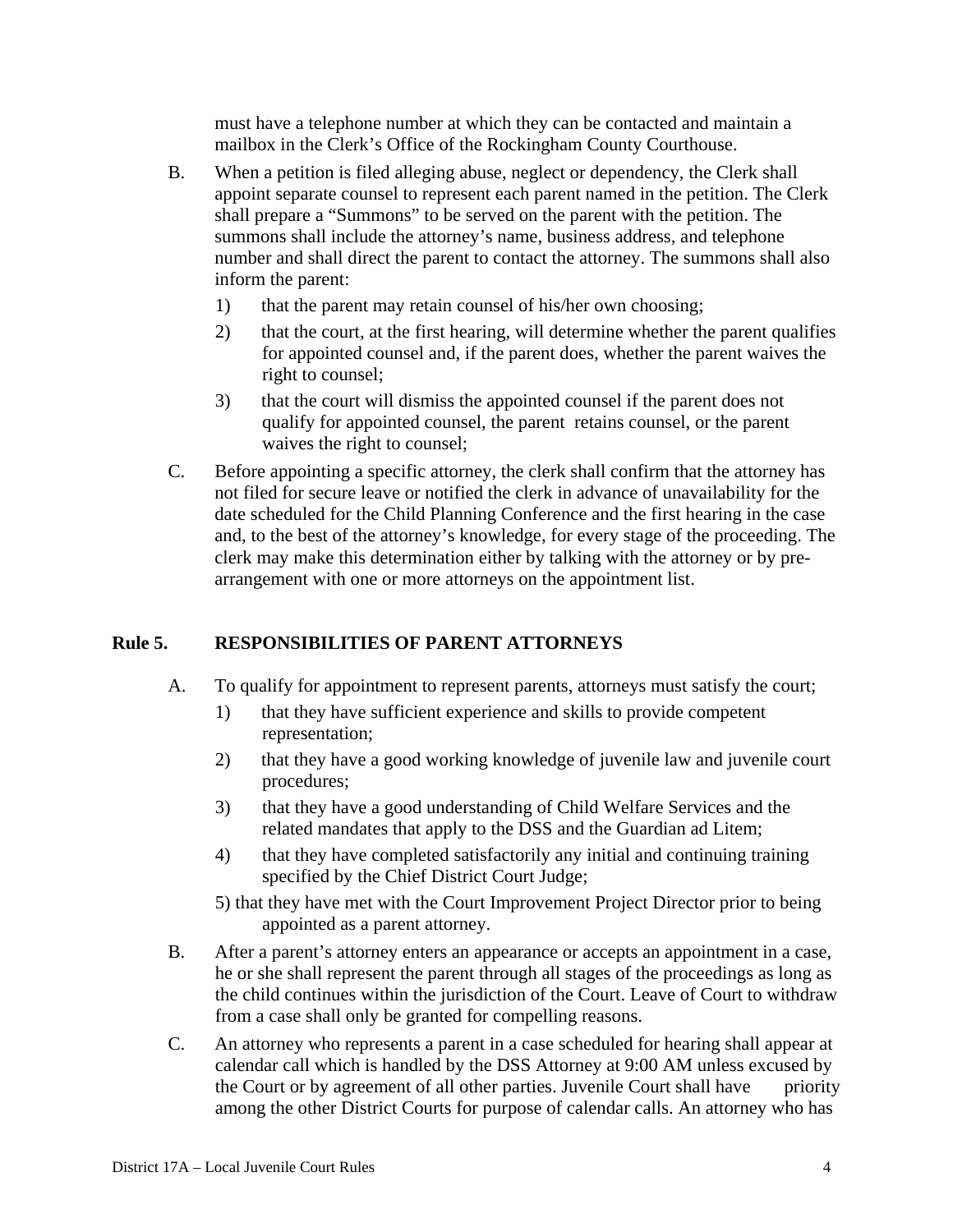a conflict in another court shall comply with the relevant rules relating to priority and, when absent from juvenile court because of a conflict, shall keep the Courtroom Clerk informed of his or her location at all times.

 D. Attorneys shall timely notify the Juvenile Court Clerk of any Continuing Legal Education, secured leave, or other court conflicts. The attorney should not accept the appointment of a case if they are unable to attend the Child Planning Conference.

## **Rule 6. APPOINTMENT OF GUARDIAN AD LITEM**

- A. Appointment of a Guardian ad Litem (GAL), in accordance of N.C.G.S. 7B-601, for the child named in the petition shall occur upon the filing of a petition alleging abuse or neglect. When a child is alleged to be dependent, the court may appoint a GAL.
- B. The GAL and the attorney advocate have the responsibility to represent the child in all stages of the court process. The appointment shall terminate when the permanent plan has been achieved for the child and approved by the court.
- C. A GAL shall be appointed in accordance with the provisions of G.S.1A-1, Rule 17, to represent a parent who is under the age of 18 and who is not married or otherwise emancipated. The appointment of a GAL under this subsection shall not affect the minor parent's entitlement to a GAL pursuant to G.S. 7B-601 in the event the minor parent is the subject of a separate juvenile petition. G.S. 7B-602(b).
- D. The court may appoint a GAL for a child's parent in accordance with G.S. 1A-1, Rule 17, if the court determines that there is a reasonable basis to believe that theparent is incompetent or has diminished capacity and cannot adequately act in his or her own interest. G.S. 7B-602(c).

## **Rule 7. RESPONSIBILITIES OF GUARDIAN AD LITEM AND ATTORNEY ADVOCATE**

 A. The duties of the Guardian ad Litem program shall be to make an investigation to determine the facts, the needs of the child, and the available resources within the family and community to meet those needs; to facilitate, when appropriate, the settlement of disputed issues; to offer evidence and examine witnesses at adjudication; to explore options with the court at the dispositional hearing; to conduct follow-up investigations to insure that the orders of the court are being properly executed; to report to the court when the needs of the juvenile are not being met; and to protect and promote the best interests of the juvenile until relieved of the responsibility by the court. G.S. 7B-601(a).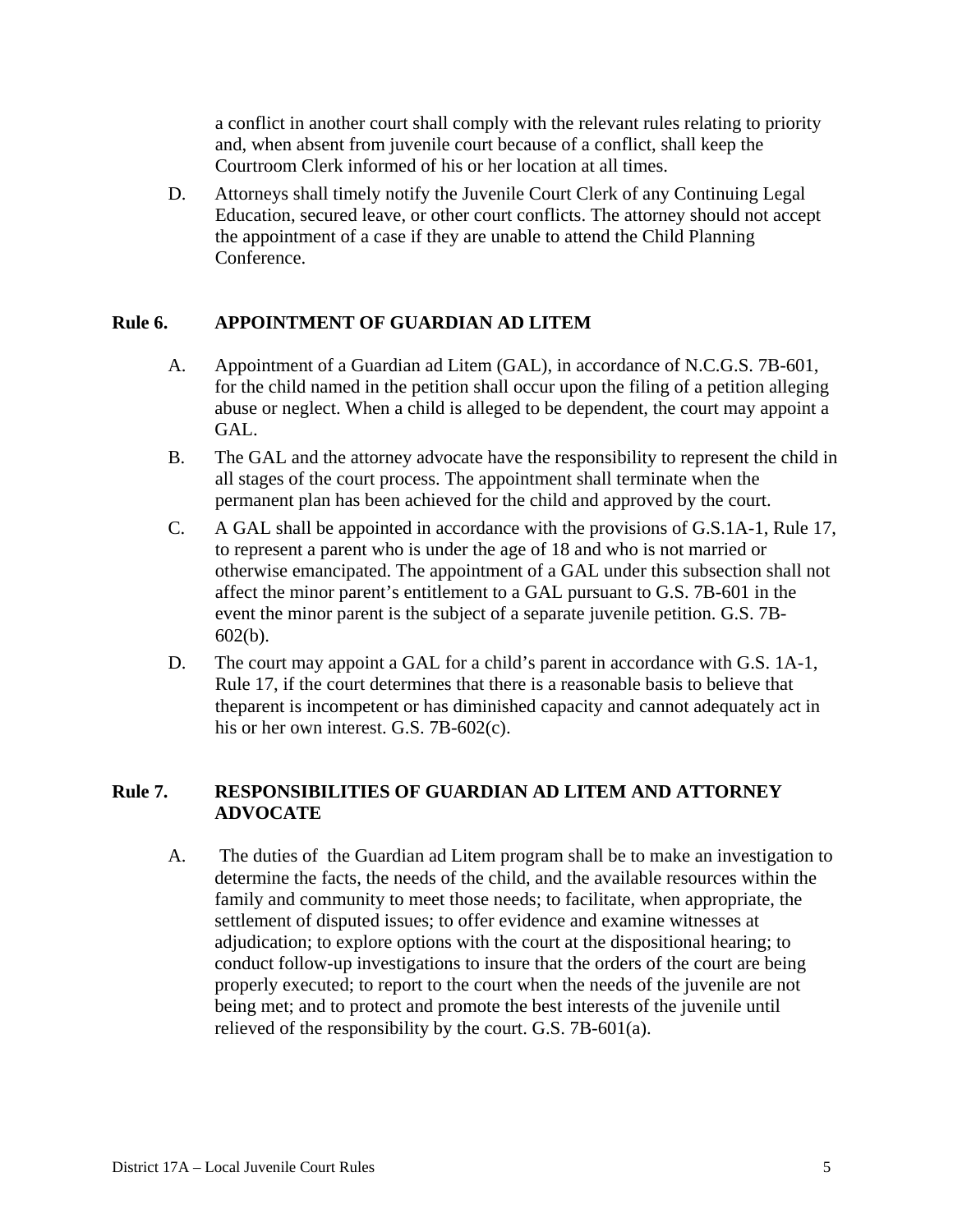#### **Rule 8. SERVICE: SUMMONS AND PETITION; NOTICE OF HEARING**

- A. From the date the petition is filed until the adjudication hearing, the petitioner shall have a continuing duty to identify and locate any parent or other respondent who has not been served with a copy of the summons and petitions.
- B. All petitions, Summons, Notice of the date and time of the Child Planning Conference, Notice of the Non-Secure Hearing, and other documents relevant to the proceedings shall be served in accordance with the N.C.G.S. 7B-406 through 7B-413. The Summons, in accordance with N.C,G.S. 7B-407, shall be served upon the parent, custodian, or caretaker, not less than five (5) days prior to the scheduled hearing. The service may be waived in the discretion of the court.
- C. It is the responsibility of the parent and the DSS to notify the Juvenile Clerk of Court of any change of address of the parent and child until a permanent plan has been achieved for the child and approved by the court. The DSS will provide the Clerk with an updated list of addresses and placement providers no later than the first (1st) of each month.
- D. It is the responsibility of the Juvenile Clerk to provide Notice of Hearings to all Parents and or, Caretakers, Placement Providers, and children who are 12 years of age and older.

## **Rule 9. UCCJEA AFFIDAVIT**

 The information required by G.S. 50A - 209 (Uniform Child Custody Jurisdiction Act) shall be included in the petition, in an affidavit attached to and served with the petition, or in a separate affidavit filed with the court and served on the parties as soon as feasible after the petition is filed.

### **Rule 10. CHILD PLANNING CONFERENCE**

- A. Whenever a juvenile petition is filed alleging a child to be abused, neglected, or dependent, a Child Planning Conference shall be held on the first Tuesday after the filing of the petition. If the petition is filed after 12:00 noon on Monday, the Child Planning Conference will be scheduled for the second Tuesday after the filing of the petition or as otherwise arranged to ensure all parties have been properly served and notified. The Juvenile Clerk will schedule the Child Planning Conference after consulting with the Court Improvement Project Director and will note the date, time, and location of the conference on the juvenile summons that is served on the parents. The Juvenile Clerk will notify the DSS Attorney of the conference at the time of the filing of the petition.
- B. The purpose of the Child Planning Conference is to expedite the process of establishing stability for the child by bringing all the interested parties and community resources together in a timely manner to begin the planning process for the child's well-being.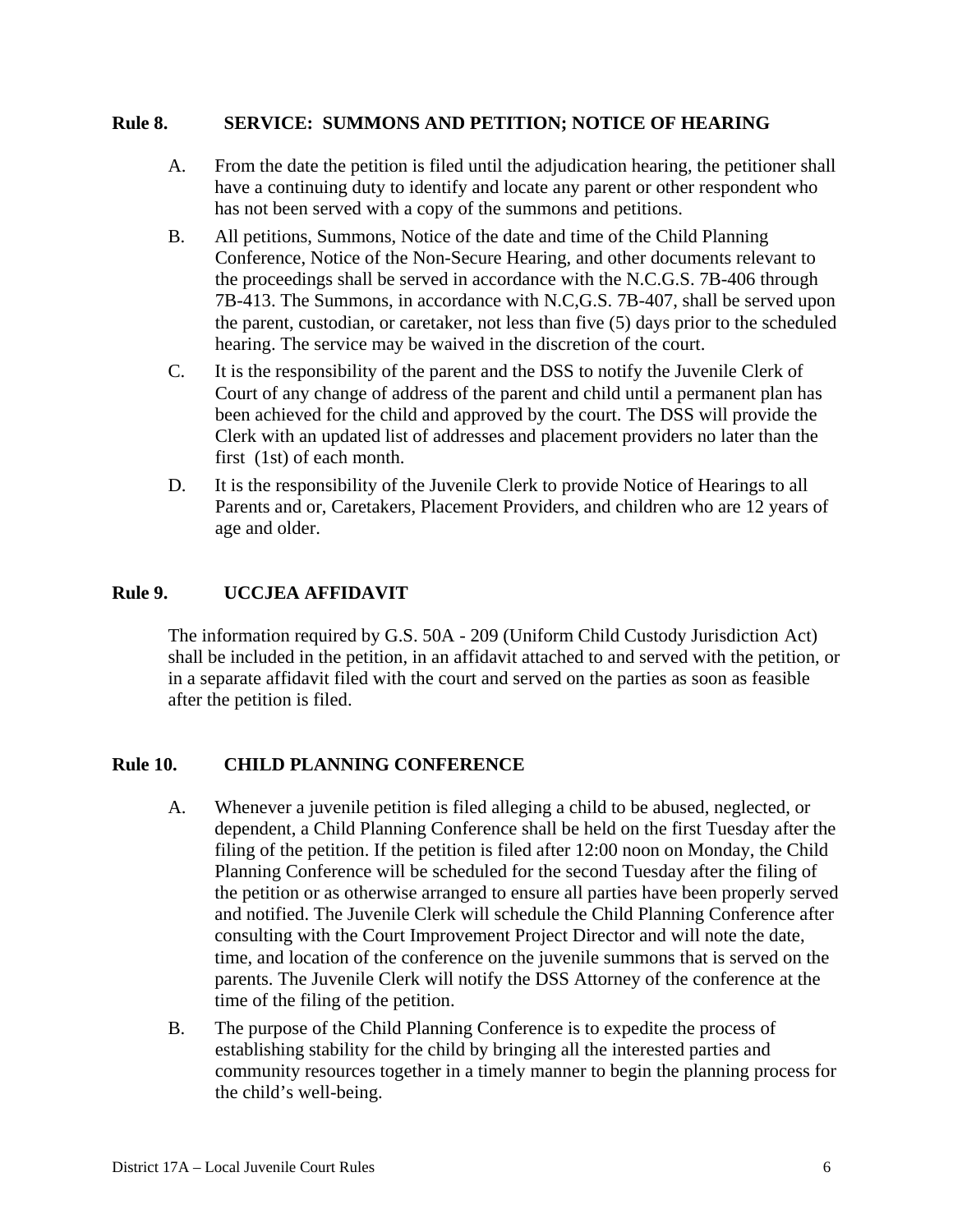- C. It should be understood by all parties, participation in the Child Planning Conference is non-prejudicial to the parent in terms of the adjudication.
- D. The Child Planning Conference will be facilitated by the Court Improvement Project Director and will take place in a designated courtroom at the Rockingham County Courthouse. The conference may be attended by:
	- 1) the parents and the Parent Attorneys / Guardian ad Litem (if appointed);
	- 2) staff from the DSS including the DSS Attorney, Child Protective Services and Foster Care Social Workers, any DSS Supervisor, and a Child Support Agent;
	- 3) any relatives or friends of the family;
	- 4) the Guardian ad Litem District Administrator and the appointed GAL Volunteer;
	- 5) community resources including Mental Health, Youth Services, HELP, Inc./ Center Against Violence, Health Department, Juvenile Probation, Rockingham County Schools, Foster Parents or other placement providers.
- E. The Child Planning Conference covers a two hour period such as this example: 9:00 to 9:30 am – Parents meet with the facilitator and view video, "The Choice Is Yours"

9:30 to 10:00 am – Parents meet with the Parent Attorneys / GAL's

10:00 to 11:00 am – Conference begins with all parties present

- F. At the Child Planning Conference, the Court Improvement Project Director shall:
	- 1) introduce himself or herself and the parties;
	- 2) explain the nature of the proceeding and the purposes of the conference;
	- 3) advise all parties of the nature and extent of confidentiality for the conference;
	- 4) require all participates to sign a confidentiality agreement;
	- 5) review the adequacy of notice and service of process;
	- 6) review the names and dates of birth of the children and names and addresses of the parents for accuracy;
	- 7) attempt to ascertain the identity and whereabouts of any parent, guardian, custodian of the child who is not present, whether those persons have been served, and the steps to be taken to identify, locate, or serve any such person;
	- 8) hear information from the parties, regarding:
		- a) the conditions alleged in the petition;
		- b) the conditions or risks that precipitated the nonsecure custody order, including consideration of the results of the petitioners risk assessment;
		- c) the conditions or risks justifying nonsecure custody under N.C.G.S. 7- B-503; and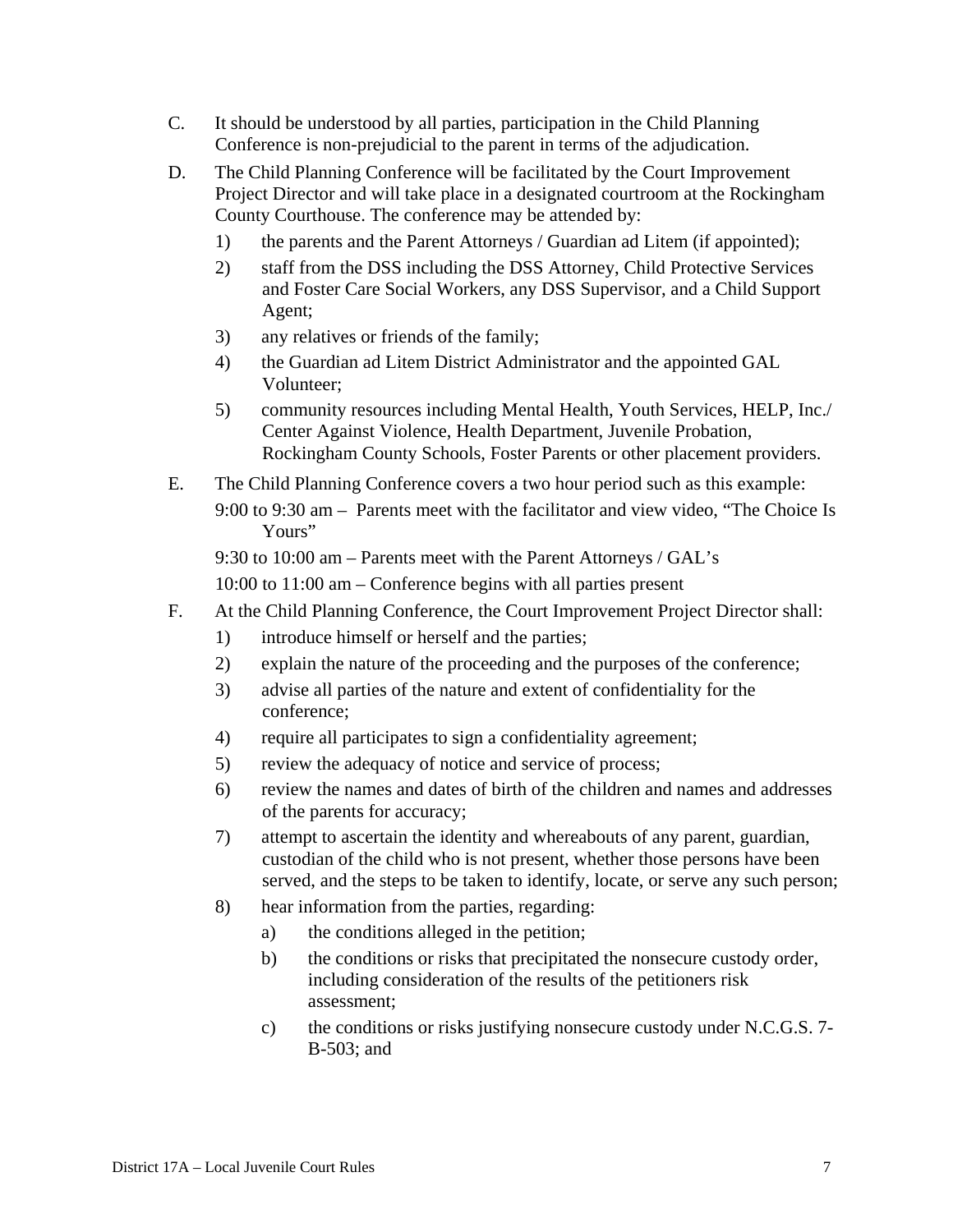- d) the efforts made by the petitioner to prevent or eliminate the need for nonsecure custody and whether the conditions established at the time of the petition continue.
- 9) the following issues are to be covered in the conference:
	- a) placement
	- b) visitation
	- c) paternity
	- d) child support
	- e) services available to the parents
	- f) risk assessment
- G. After giving all parties an opportunity to present information and to ask questions of other parties, the conference facilitator shall determine whether there is an agreement among the parties as to the need for the child to remain in nonsecure custody.
	- 1) When all parties agree that the child shall remain in nonsecure custody until the scheduled adjudication hearing, the facilitator shall prepare a "Memorandum of Agreement and Consent Order" including but not limited to the following:
		- a) that the Child Planning Conference constitutes the need for a hearing to determine the need for continued nonsecure custody;
		- b) the date of the Adjudication Hearing;
		- c) placement options for the child, including possible relative placements, and efforts to keep siblings together;
		- d) information concerning parental and sibling visitation and the date, time, and location of the first visit;
		- e) the date and time of the Family Team Meeting that the parent is to attend after placement;
		- f) services needed, requested and agreed upon by the parents to begin prior to the adjudication hearing;
		- g) appointment dates and times arranged for the parents with community resource providers;
		- f) specific steps the parties agree to take before the next hearing;
		- g) the date, time, and location of the Pre-adjudication Conference.
	- 2) All parties will be given the opportunity to review the Memorandum of Agreement and decide whether to sign it;
	- 3) The facilitator will then advise the District Court Judge who has been assigned to the case of the agreement and Memorandum of Agreement and the parties will appear before the Judge to ensure the parties understand the proposed order. This hearing before the Judge will be recorded by the Juvenile Clerk.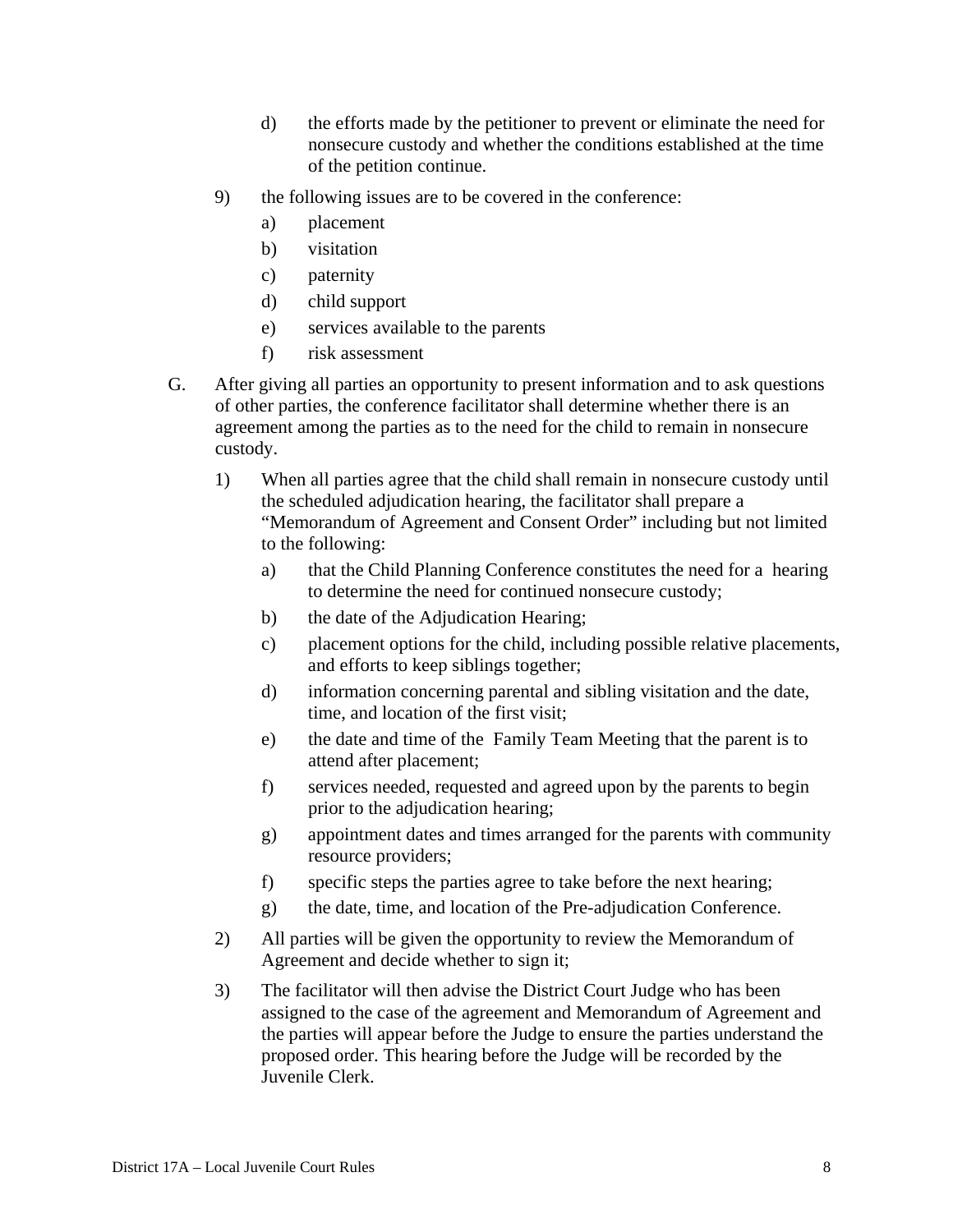- 4) The facilitator then files the Memorandum of Agreement with the Juvenile Clerk and sends a copy to all parties;
- 5) If all parties agree the child does not need to remain in nonsecure custody:
	- a) the conference facilitator shall explore the following issues with the parties:
		- 1) service needs and referrals;
		- 2) specific steps the parties will take before the first hearing;
		- 3) give all parties an opportunity to ask questions;
		- 4) set a specific date for the first hearing and explain the purpose of the hearing;
		- 5) in any case in which a parent's identity or whereabouts are unknown or the paternity of the child has not been legally established, specify in writing any steps that are to be taken to identify the parent, locate the parent or establish paternity.
	- b) summarize in writing, in the form of a "Memorandum of Agreement and Consent Order" releasing the child from nonsecure custody, the basis for that agreement, including the proposed plan for the child pending a hearing;
	- c) give all parties an opportunity to review the proposed order and decide whether to sign it;
	- d) if all parties voluntarily sign the proposed consent order, the facilitator will present it as soon as possible to a district court judge, who shall conduct a hearing and shall make findings of fact to support the order of the court.
- 6) If the parties can not agree that the child needs to remain in nonsecure custody and the parents are requesting a nonsecure hearing the facilitator will:
	- a) determine with the District Court Judge assigned to the case, when the nonsecure hearing will occur;
	- b) advise all parties including the parents and their attorneys, the DSS, the GAL, and the Juvenile Clerk of the date, time, and location of the hearing;
	- c) advise all parties that the purpose of the nonsecure hearing is to determine the need for continued custody.
- 7) In the event no parent, guardian, or custodian of the child attends the Child Planning Conference, the Court Improvement Project Director may reschedule the conference for a time agreed upon by all parties.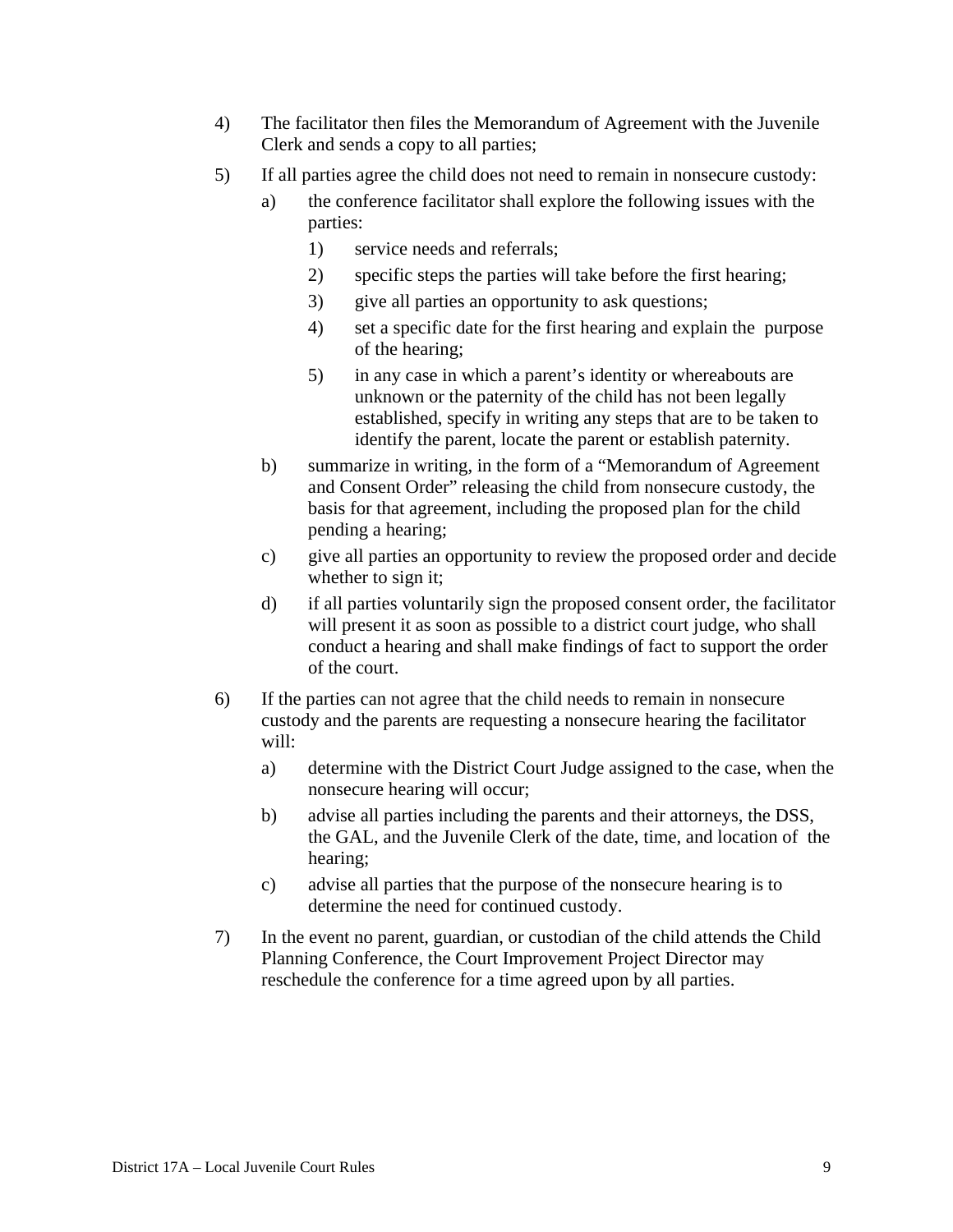## **Rule 11. TIMELINESS REQUIREMENTS: ABUSE, NEGLECT, DEPENDENCY AND TERMINATION OF PARENTAL RIGHTS HEARINGS**

The time frames for scheduling hearings will be as follows unless the Court orders otherwise for good cause.

- A. Nonsecure custody hearings within seven (7) calendar days for a hearing on the merits or a hearing to determine the need for continued custody and hearing thereafter shall be scheduled at intervals of no more than thirty (30 days) unless waived by the parties. (N.C.G.S. 7B-506)
- B. Adjudication hearing shall be scheduled for the earliest date and in no event more than sixty (60) days after the filing of the petition unless the Judge pursuant to G.S. 7B-803 orders that it be held at a later time. (N.C.G.S. 7B-801(c)
- C. Disposition hearing immediately following the adjudication or within thirty (30) days thereafter unless the court orders otherwise.
- D. Review hearing shall be held at a time the Judge designates in the dispositional order, but in no event more than ninety (90) days from the date of the dispositional hearing. In no event shall the second hearing be held more than six (6) months) from the date of the first review hearing. (N.C.G.S. 7B-906)
- E. Permanency Planning hearing shall be held either:
	- 1) within twelve (12) months after the date of the initial order removing custody, and the hearing may be combined, if appropriate, with a review hearing as required by G.S. 7B-906. (N.C.G.S. 7B-907)
	- 2) within thirty (30) calendar days after the date of the hearing in which the court finds that reasonable efforts to eliminate the need for the child's placement are not required or shall cease. (N.C.G.S. 7B-507(c)
- F. Termination of Parental Rights hearing shall be held no later than ninety (90) days from the filing of the petition or motion unless the judge pursuant to subsection (d) of this section orders that it be held at a later time. (N.C.G.S. 7B-1109)
- G. Post Termination of Parental Rights hearing shall be held no later than six (6) months from the date of the termination hearing or the relinquishment by the parent and within every six (6) months thereafter until the child is placed for adoption and the adoption is filed. (N.C.G.S. 7B-908)

## **Rule 12. NON-SECURE CUSTODY HEARINGS**

 Nonsecure custody hearings shall be held as provided by N.C.G.S. 7B-506 See Rule 11.A. above for timing of the hearing.

 A. The Child Planning Conference can take the place of the Nonsecure Custody hearing, if all parties enter into a "Memorandum of Agreement" that is reviewed and signed by the judge and that MOA becomes an order of the court.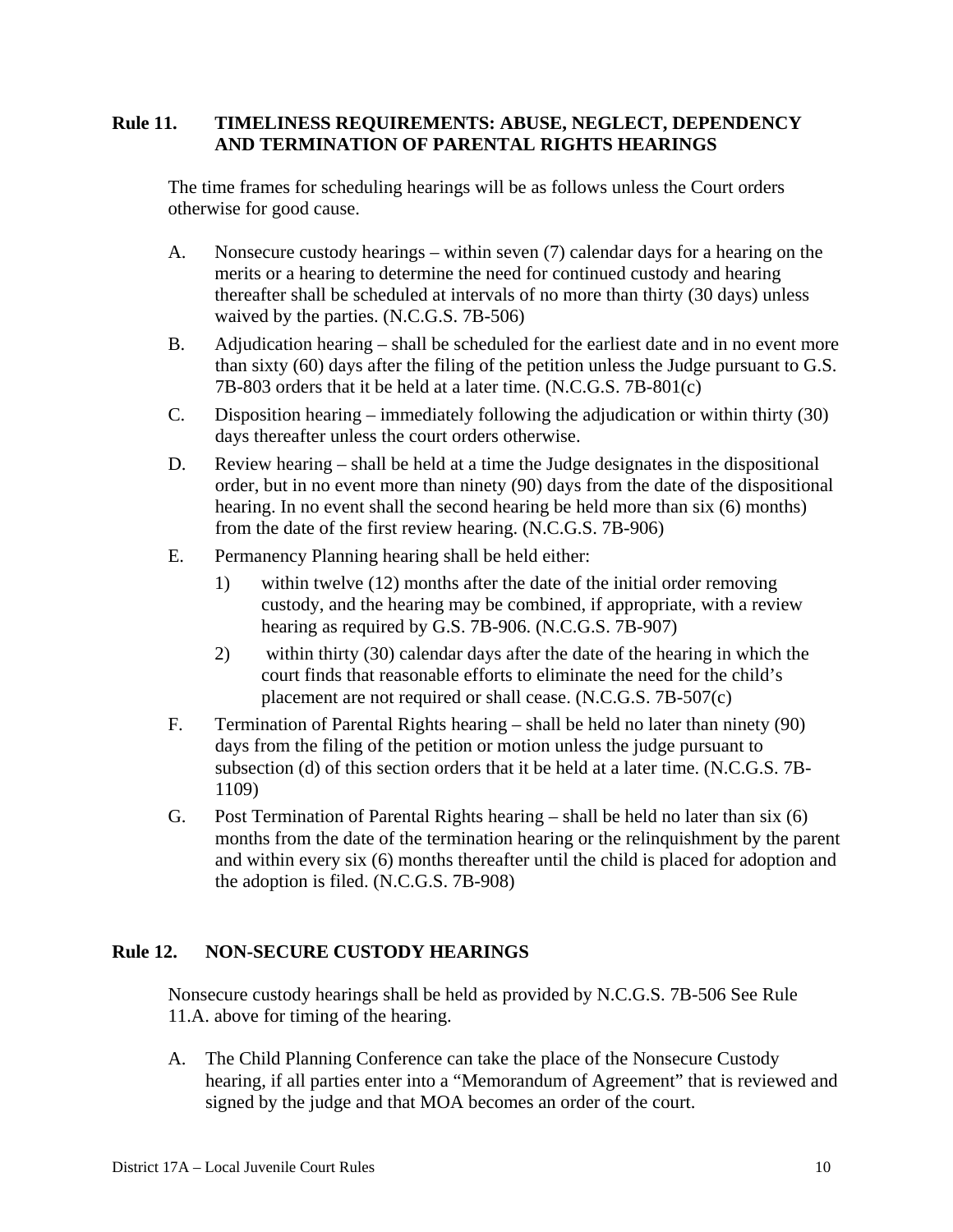- B. A nonsecure custody hearing can be requested by any party in the case prior to the Adjudication hearing.
- C. The purpose of the nonsecure hearing is to hear sworn testimony from the parties aimed at determining:
	- 1) whether a condition or risk justifying continued nonsecure custody exists under N.C.G.S. 7B-503;
	- 2) what efforts the petitioner has made to eliminate the need for nonsecure custody;
- D. If the judge finds that continued custody is necessary, the judge may review or explore with the parties the following:
	- 1) the appropriateness of the child's placement and other placement options, including possible relative placements and efforts to place or keep siblings together;
	- 2) any efforts needed to ensure that a school-aged child's school placement is not disrupted;
	- 3) visitation for the child with parents and siblings;
	- 4) services needed;
	- 5) financial support for the child;
	- 6) whether additional orders are needed to address the child's immediate needs, such as an immediate need for medical treatment or clinical evaluation;
	- 7) any steps that a parent, the DSS, or the GAL needs to take before the next scheduled hearing to facilitate permanence for the child.
- E.. If the judge finds that continued custody is not warranted, the judge may explore with the parties:
	- 1) services needed;
	- 2) any steps that a parent, the DSS, or the GAL needs to take before the next scheduled hearing to facilitate permanence for the child.
- F. The judge will ensure that a Pre-adjudication conference has been scheduled for the parties with the Court Improvement Project Director.

## **Rule 13. PREADJUDICATION / DISPOSITION CONFERENCES**

 There shall be a preadjudication / disposition conference held in all cases where a petition has been filed alleging abuse, neglect, and dependency prior to the adjudication hearing.

- A. The preadjudication / disposition conference shall be scheduled:
	- 1) at the Child Planning Conference, or
	- 2) at the Nonsecure Custody hearing, if necessary
- B. The conference will be facilitated by the Court Improvement Project Director.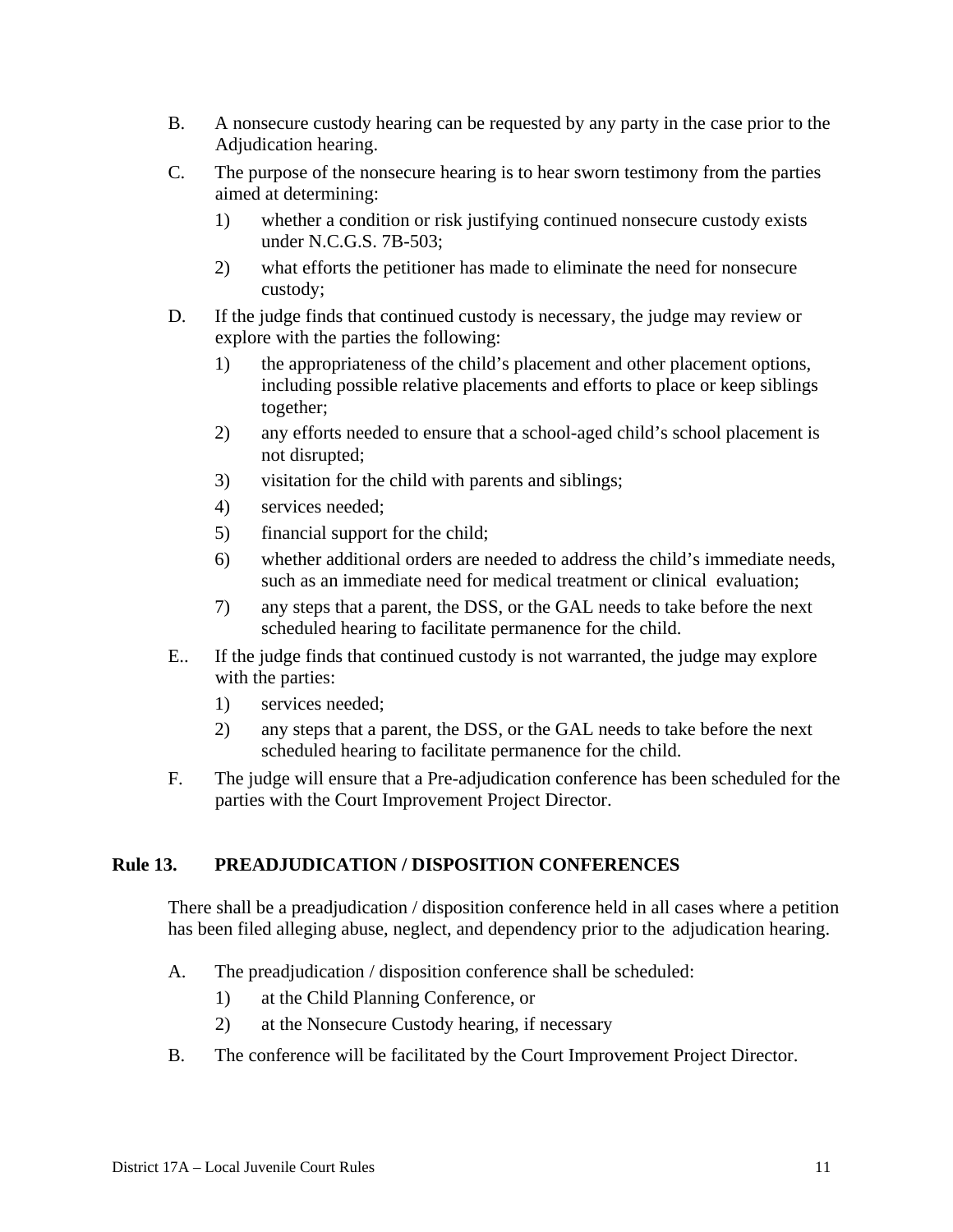- C. At a minimum, the conference shall include the parents attorney, the DSS attorney, and the GAL District Administrator. The judge shall not be a party to this Conference.
- D. The conference will be held no less than seven (7) days prior to the adjudication hearing and may not be waived unless counsel for all parties so stipulate in writing, and the court approves the stipulation.
- E. The purpose of the conference shall be to explore the possibility of settlement, to narrow the issues as much as possible, to stipulate those facts that are not in dispute, to insure full sharing of information, and to allow the fullest opportunity for negotiation in the best interest of the child by all parties.
- F. At or before the conference, each party shall provide to all parties a written list of all prospective witnesses and exhibits and copies of all available listed exhibits intended for use at the adjudication and disposition hearings. Any listed exhibit that is not available for distribution at or before the conference shall be distributed as soon as it is available. The listed exhibits do not require any further authentication.
- G. At the conference the facilitator shall assist the parties in:
	- 1) sharing witness lists, exhibit lists, and exhibits;
	- 2) defining the issues;
	- 3) identifying matters that can be stipulated and make stipulations, and
	- 4) considering any proposed consent order.
- H. At the conclusion of the conference, the facilitator shall prepare an agreement in the form of a "Preadjudication Order" reflecting the outcome of the conference. All parties will be given the opportunity to review and sign the agreement prior to to the adjudication hearing. This agreement will be presented to the judge on the date of hearing.

### **Rule 14. DISCOVERY**

- A. Orders: Discovery of the records is available by use of a discovery order either by consent of the parties or by order of the court after hearing.
- B. Access: The GAL Attorney, the DSS Attorney, and any party with a discovery order may have access to any records subpoenaed (including videotapes) intended to be used as an exhibit when received by the Court.
- C. Timeliness: Requests for discovery shall be made in a manner to not delay scheduled hearings and shall not serve as a ground for continuance for other than good cause found by the court.

## **Rule 15. STIPULATIONS IN ABUSE, NEGLECT AND DEPENDENCY**

The court can accept stipulations in adjudication and dispositional hearings: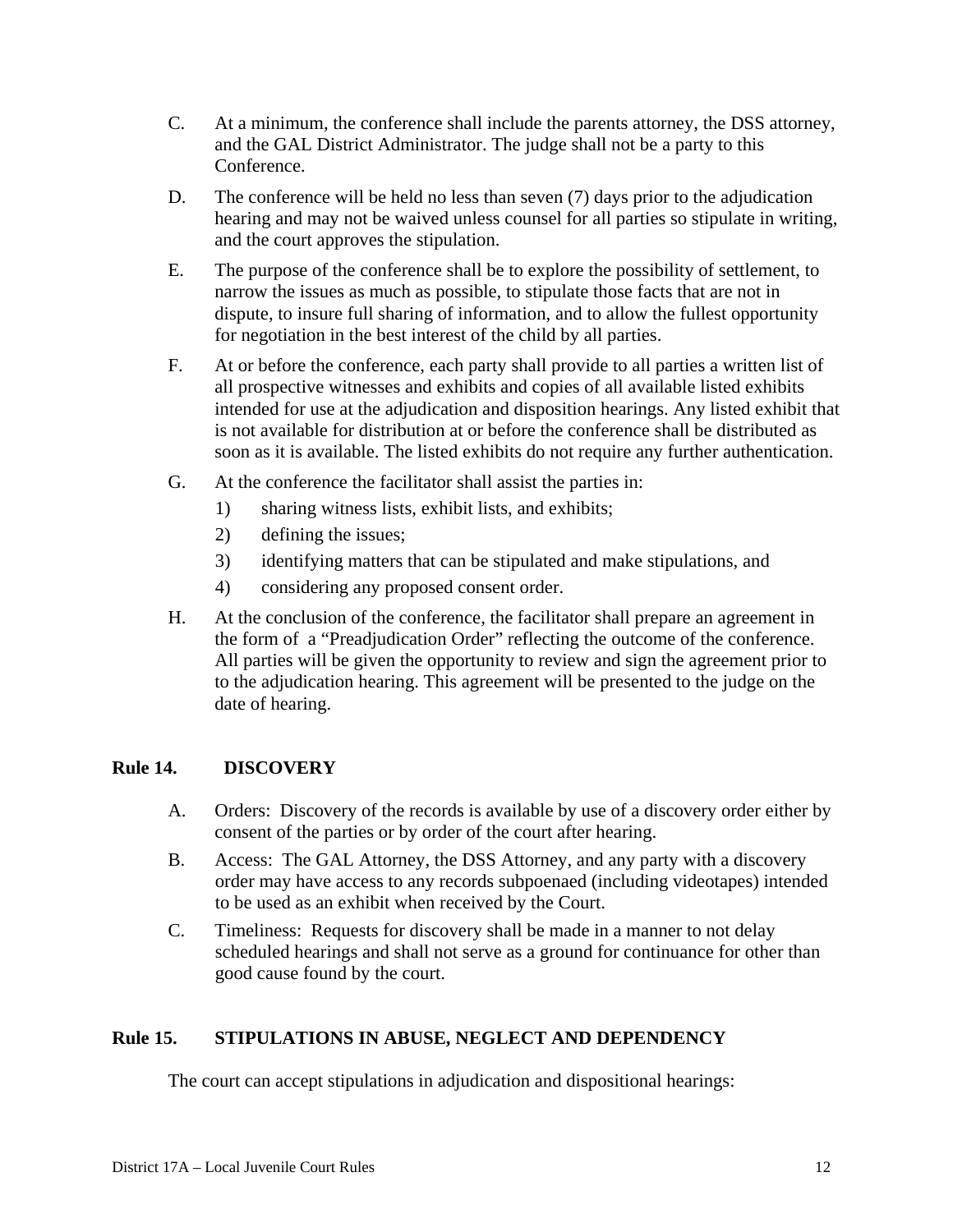- A. If the parties agree to stipulate to certain findings, conclusions, and/or provisions of the court's decree, the court shall determine, before accepting the stipulation in open court, that the parties understand the content and consequences of the stipulation, including the possibility that the child may be removed permanently from the home or that their parental rights may ultimately be terminated, and that they voluntarily consent to the stipulation. The Court's findings shall be set forth on the record. A party's nonresistance to entry shall be deemed as a stipulation.
- B. In lieu of stipulation, in order to protect the parent's constitutional rights or for any reason, a parent may choose not to resist the entry into evidence of the petition, court summary, medical reports, or other documents forming the basis of an adjudication. A statement that a party does not resist the findings / stipulations shall be deemed a sufficient finding of fact. Further, a parent may choose not to resist a determination by the court that a juvenile is abused, neglected, and/or dependent.

### **Rule 16. ADJUDICATION HEARING**

Adjudication hearings shall be held within sixty (60) days from the filing of the petition, unless the judge, for good case, orders that it be held at a later time as provide by N.C.G.S. 7B-801 (c).

- A. At any hearing the court, in its discretion, shall determine whether the hearing or any part shall be closed to the public. N.C.G.S. 7B-801 (a).
- B. The adjudication hearing shall be designed to adjudicate the existence or nonexistence of any of the conditions alleged in the petition. N.C.G.S. 7B-802.
- C. The allegations in the petition shall be proved by clear and convincing evidence. N.C.G.S. 7B-805.
- D. If the court determines that the allegations in the petition have been proven, the court shall so state. If the court finds that the allegations have not been proven, the court shall dismiss the petition and if the child is in nonsecure custody, the child shall be released to the parent, custodian, or caretaker. N.C.G.S. 7B-807 (a).

## **Rule 17. DISPOSITIONAL HEARINGS**

The dispositional hearing shall be held immediately following the adjudication or within thirty (30) days thereafter unless the court orders otherwise.

A The court may consider written dispositional reports or other evidence that is believed to be relevant, reliable, and necessary to determine the needs of the child and the most appropriate disposition. (See Rule 27 regarding reports)

 The court shall not review the report prior to adjudication unless the parties have settled all adjudication issues or unless the parties otherwise agree.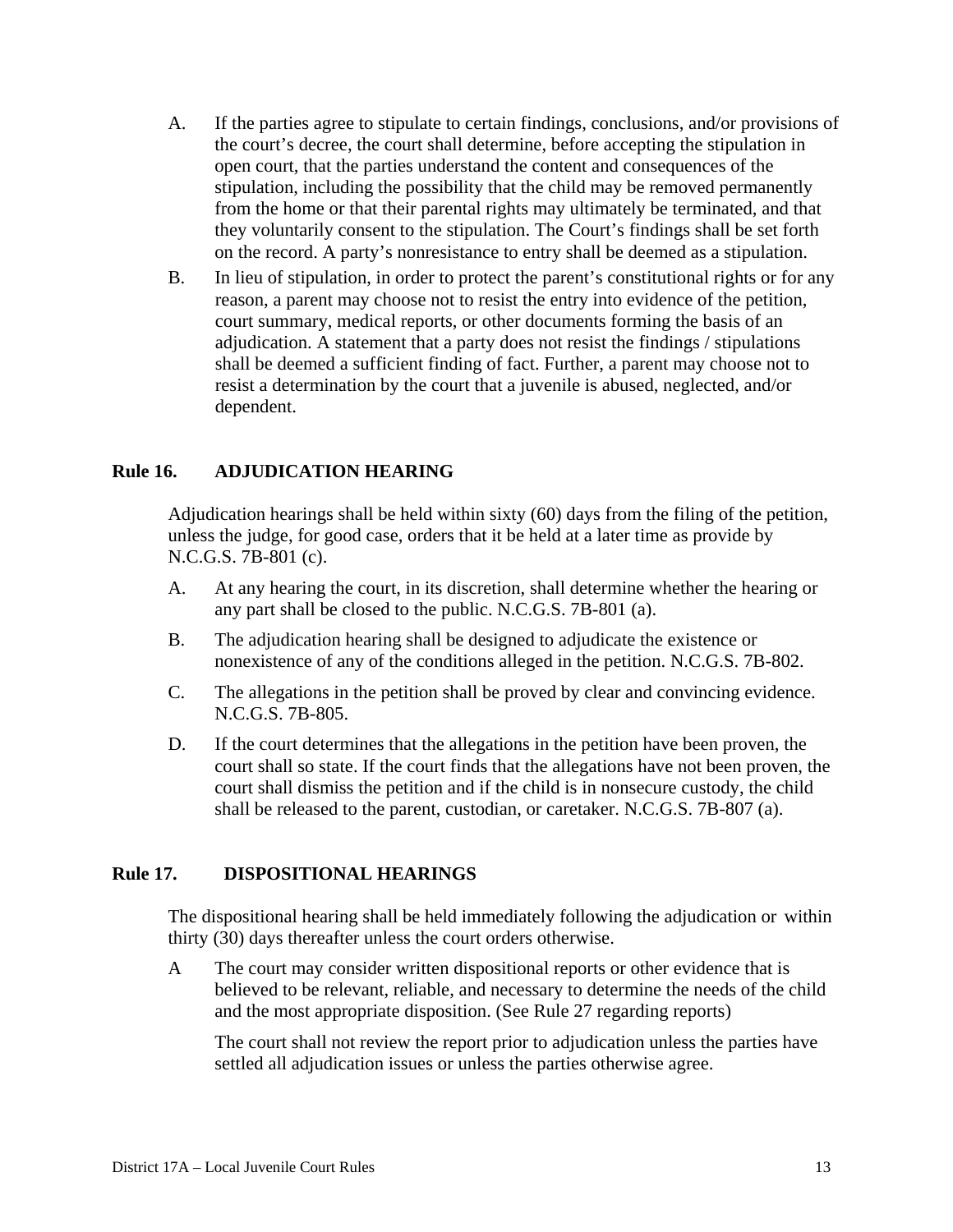B. At the conclusion of the hearing, the judge shall determine the date of the first review hearing.

## **Rule 18. REVIEW HEARINGS**

When a child remains in the jurisdiction of the court following the original disposition hearing, a review hearing shall be held at a time the judge designates in the disposition order, but in no event more than ninety (90) days from the date of the dispositional hearing. Thereafter, if the child remains out of the home following a review hearing, another review hearing shall be held at a time the judge designates in the review hearing order, but in no event more than six (6) months from the date of the previous review hearing. N.C.G.S. 7B – 906.

- A. The goal of each hearing is to achieve permanency for the child.
- B. The DSS and the child's GAL shall make available copies of the Review Court Report to the parent attorneys, the Juvenile Clerk, and to each other, no later than seven (7) days prior to the scheduled review hearing.
	- 1) this rule contemplates that review reports may be required to be updated as of the date of the review hearing in order to reflect matters that have occurred during the interim.
	- 2) the contents of the report is listed in Rule 27.E.
- C. At least three (3) days prior to the review hearing, any party or attorney shall deliver in writing to the DSS attorney, the GAL, and all other parties any and all of the party's disagreements with or objections to the DSS or GAL written court summary.
- D. The party who files any additions and/or objections bears the burden of producing evidence at the subsequent review hearing.

## **Rule 19. PERMANENCY PLANNING HEARINGS**

The court shall conduct an intensive permanency planning of each case where custody is removed from a parent, guardian, custodian, or caretaker, within twelve (12) months after the date of the initial order removing custody, and the hearing may be combined with the review hearing. Subsequent permanency planning hearings shall be held at least every six (6) months thereafter, or earlier as set by the court. N.C.G.S. 7B-907.

- A. The purpose of the hearing shall be to develop a plan to achieve a safe, permanent home for the child within a reasonable time period.
- B. The DSS and child's GAL shall make available copies of Permanency Planning Court reports as outline in Rule 16. B, C, D.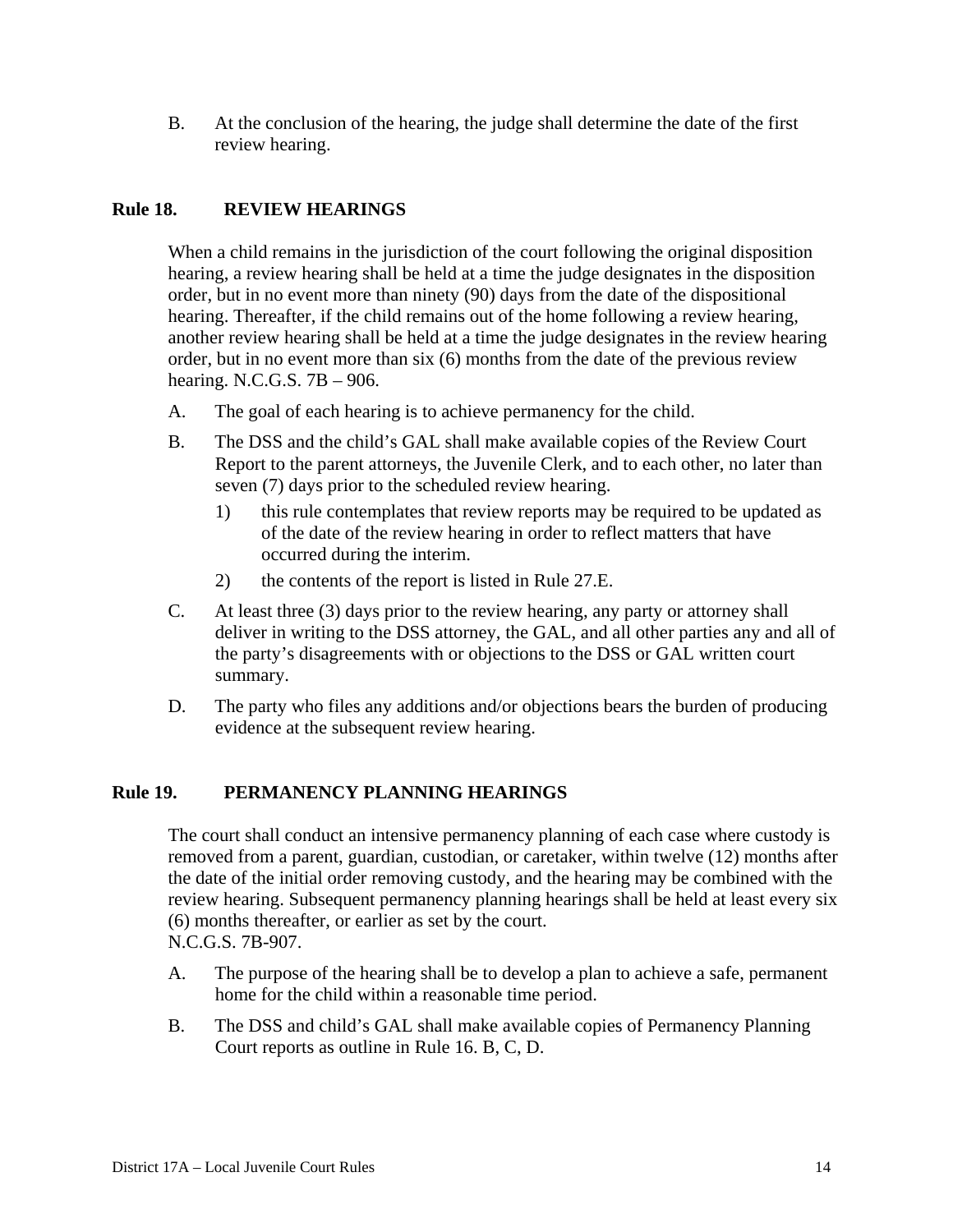#### **Rule 20. TERMINATION OF PARENTAL RIGHTS HEARINGS**

The termination of parental rights hearing shall be conducted by the court at such time and place that the chief district court judge shall designate, but no later than ninety (90) days from the filing of the petition of motion unless ordered to be held at a later time. N.C.G.S. 7B-1109 (a)

A. The filing and hearing of the termination of parental rights petition or motion shall be held as provided in Article 11, N.C.G.S. 7B-1100 – 1113.

## **Rule 21. REVIEW OF AGENCY'S PLAN FOR PLACEMENT**

- A. A placement review hearing shall be held as provided according to N.C.G.S. 7B-909, for the hearing of matters in any case where:
	- 1) one parent has surrendered a child for adoption and the termination of parental rights proceedings have not been instituted against the nonsurrendering parent within six (6) months of the surrender by the other parent; or
	- 2) both parents have surrendered a child for adoption and the child has not been placed for adoption within six (6) months from the date of the more recent parental surrender.

### **Rule 22. POST TERMINATION OF PARENTAL RIGHTS REVIEWS**

A placement review shall be held no later than six (6) months from the date of the termination of parental rights. These hearings shall be held every six (6) months thereafter until the child is placed for adoption and the adoption petition is filed. N.C.G.S. 7B-908.

- A The Court shall consider at least the following in the reviews:
	- 1) the adequacy of the plan developed by the DSS for a permanent placement relative to the child's best interest and the efforts the DSShas made to implement such plan;
	- 2) whether the child has been listed for adoptive placement with the North Carolina Adoption Resource Exchange, the North Carolina Photo Adoption Listing Service, or any other specialized adoption agency; and
	- 3) the efforts previously made by the DSS to find a home for the child.

#### **Rule 23. CONTINUANCES**

A. Juvenile cases, including motions for review in abuse, neglect and dependency matters should be disposed at the earliest opportunity, including the first setting for hearing. Requests for continuances that are made after the first setting for hearing on the merits of the case shall only be granted for extraordinary causes.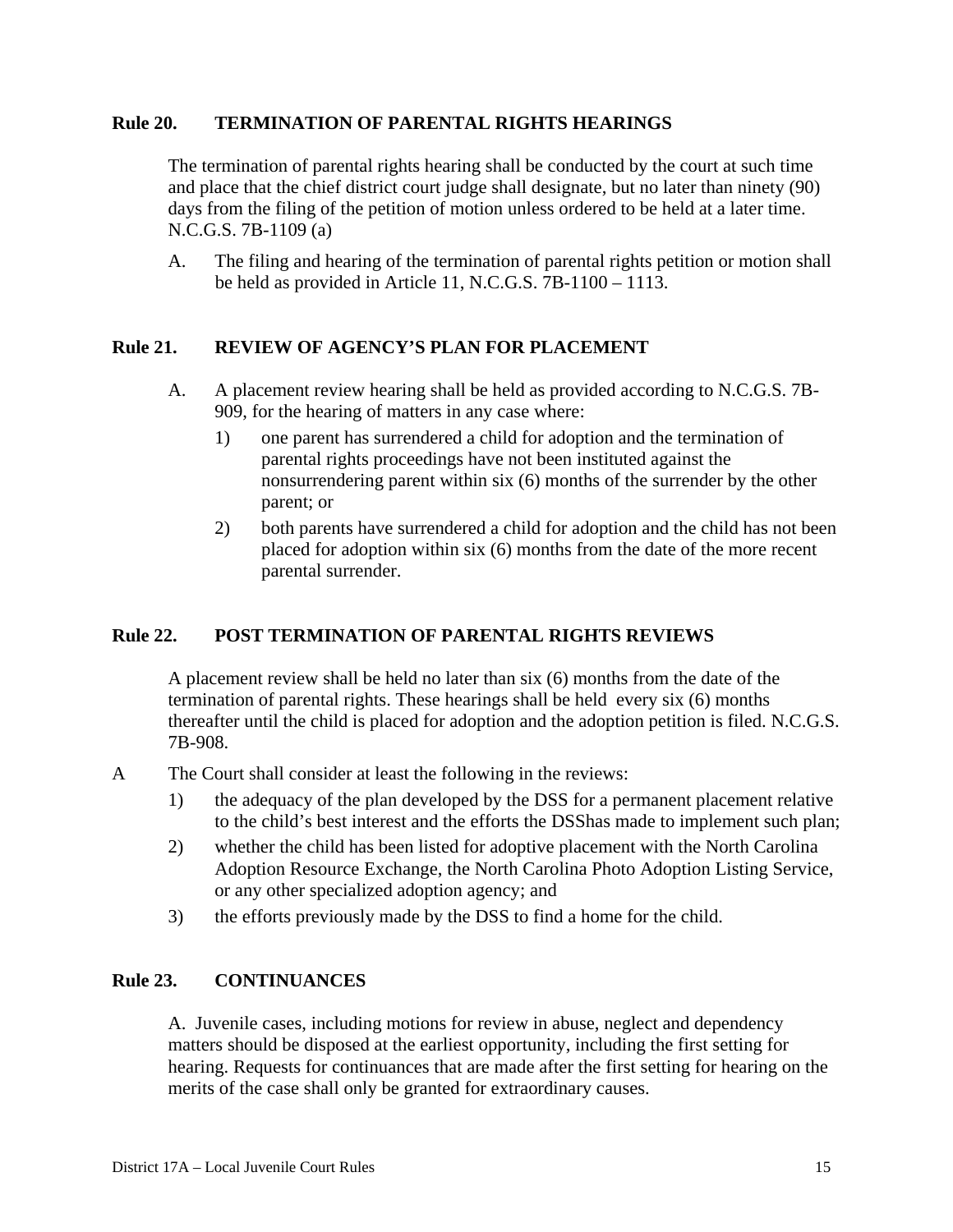- B. All applications for continuance shall be made to the District Court Judge who has been assigned to the case and who will be presiding over the session of court for which the case is calendared.
- C. The various levels of court should work together to try to move cases as expeditiously as possible. Age of case, subject matter, and priority of setting should be given as much primacy as the level of court when resolving court conflicts.
- D. Attorneys shall notify the court and opposing counsel of any other court conflict(s) as they become known and shall keep the court advised of the resolution of that conflict. All judges shall communicate with other judges to resolve such conflicts. In resolving court conflicts juvenile cases shall take precedence over all other district court matters.
- E. All orders for continuance should be documented in writing, and shall include the name of the moving party, and objections to the continuance, and the basis for the continuance.
- F. All motions for continuances shall be made in writing to the court as soon as a conflict is identified and all impacted (opposing counsel, unrepresented parties, subpoenaed witness, or court staff charged with subpoenaing witnesses) shall be notified as soon as possible by the moving party.
- G. All parties should have the opportunity to be heard on a motion to continue.
- H. Factors to be considered by the appropriate court official when deciding whether to grant or deny a motion for continuance should include:
	- 1) the best interests of the child;
	- 2) the opportunity to exercise the right to effective assistance of counsel;
	- 3) the age of the case and the seriousness of the charge;
	- 4) the incarceration status of the child;
	- 5) the effect on children and spouses if the issue is continued and not resolved;
	- 6) the impact of a continuance on the safety of the parties or any other persons;
	- 7) the status of the trial calendar for the session;
	- 8) the number, moving party, and grounds for previous continuances;
	- 9) the due diligence of counsel in promptly making a motion for continuance as soon as practicable and notifying opposing counsel;
	- 10) the period of delay caused by the continuance requested;
	- 11) the presence of witnesses, including the child;
	- 12) the availability of witnesses for the present session, or for a future session;
	- 13) whether the basis of the motion is the existence of a legitimate conflict with another court setting;
	- 14) the availability of counsel;
	- 15) consideration of the financial consequences to the public, the parties, the attorneys, or witnesses if the case is continued; and
	- 16) any other factor that promotes the fair administration of justice.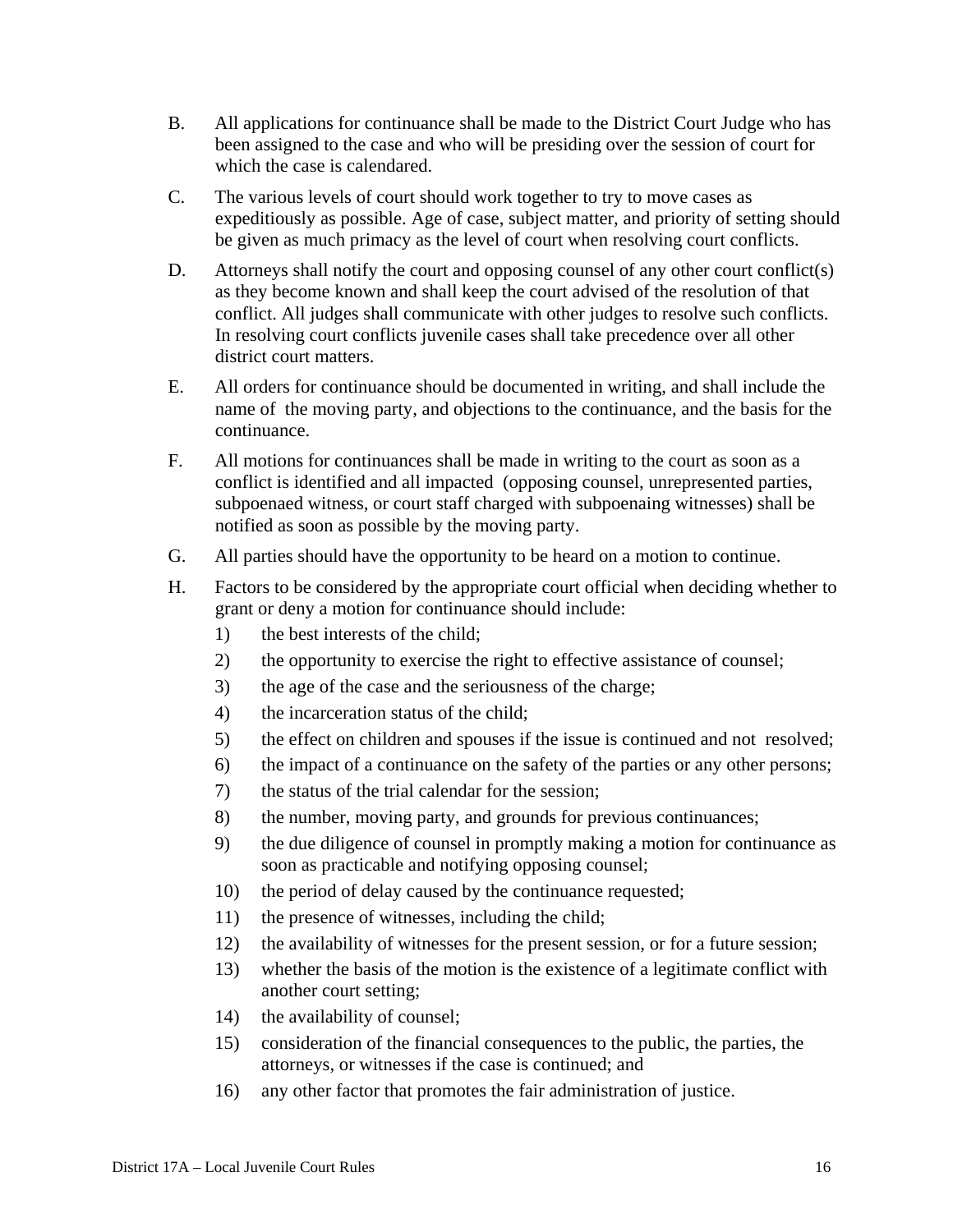- I. Upon granting a motion for continuance, the judge shall reschedule the case for a specific date, taking into consideration the availability of counsel, parties, and witnesses.
- J. All court orders shall contain findings of fact sufficient to establish that the matter was continued for good cause shown.
- K. All adjudication of abuse, neglect and dependency cases should be within sixty (60) days of service of the petition. All termination of parental rights cases should be within ninety (90) days after service of the petition or motion.

## **Rule 24. CALENDARING**

- A. The juvenile calendar for DSS cases shall be maintained by the Clerk assigned to Juvenile Court. No case shall be scheduled or removed from the calendar except by the Clerk or with the consent of the Presiding Judge.
- B. If the need arises for a nonsecure custody hearing at the Child Planning Conference, the Court Improvement Director will schedule a hearing with the judge who has been assigned to the adjudication hearing of the case. A nonsecure custody hearing can also be scheduled by the assigned judge in conjunction with the Juvenile Clerk.
- C. In an effort to have one judge hear all matters before the court for a family, any cases involving a juvenile previously adjudicated abused, neglected, dependent, delinquent or undisciplined shall be heard by the same judge who presided at the adjudication, unless circumstances otherwise require.
- D. At or before the conclusion of each hearing, the next hearing date shall be set and notice of the hearing shall be given to the parent in writing prior to them leaving court.
- E. Court calendars shall be provided to the DSS attorney, the GAL District Administrator and Attorney Advocate, and the Court Improvement Project Director no later than fourteen (14) days prior to the scheduled court date.
- F. Juvenile Court will be held on specified days each month as set forth in the District Court Assignments Calendar, a copy of which is available in the District Court Judge's Office. If additional court sessions are needed, the Chief District Court Judge will schedule them after consulting with the Juvenile Clerk and the Court Improvement Director.

### **Rule 25. RELEASE OF PARENT ATTORNEYS**

In cases of abuse, neglect, and dependency, the parent has the right to counsel and to appointed counsel in cases of indigence unless that person waives that right. When a petition is filed alleging abuse, neglect, or dependency, the juvenile clerk shall appoint provisional counsel for each parent named in the petition. At the first hearing, the court shall dismiss the provisional counsel if the parent: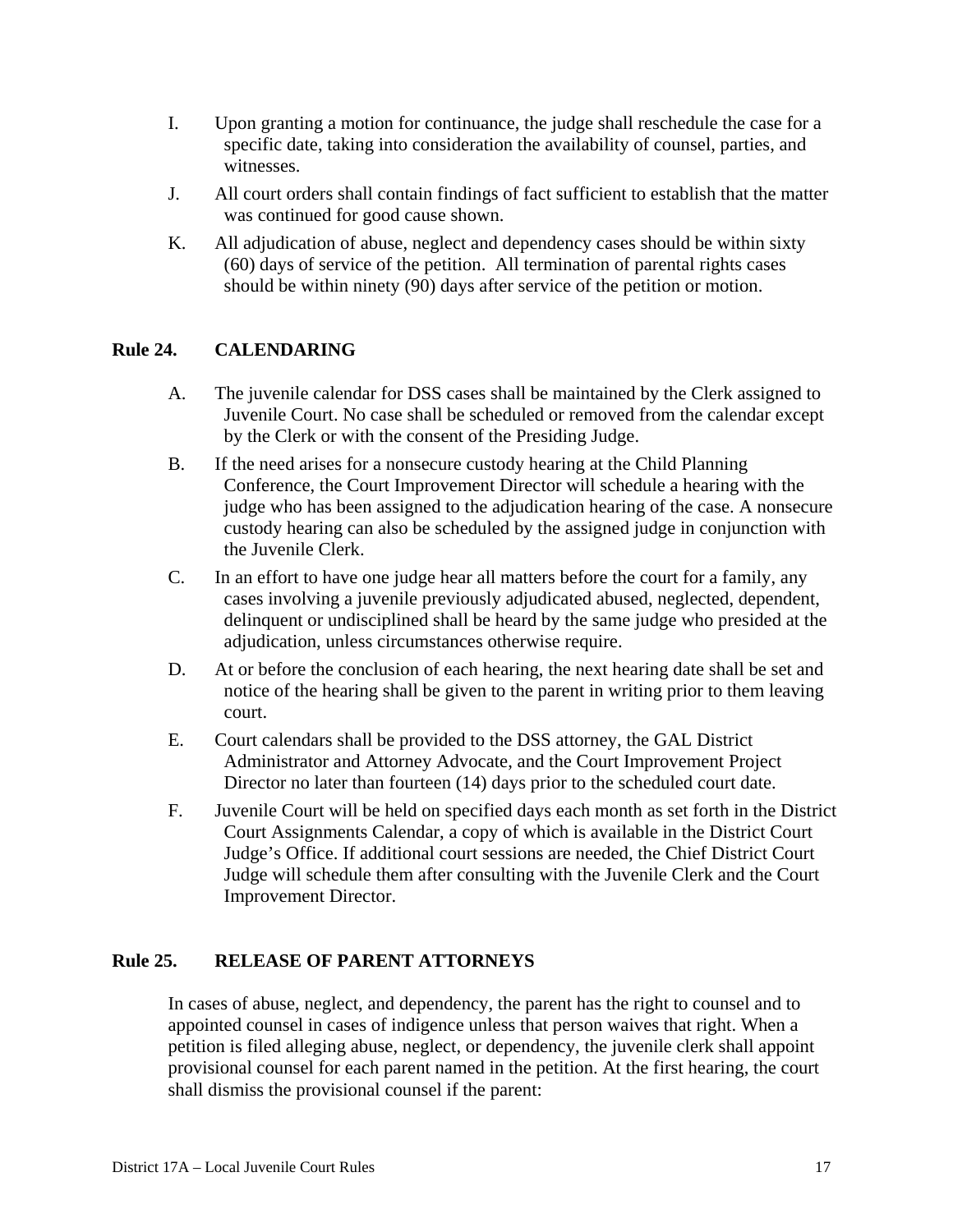- 1) does not appear at the hearing;
- 2) does not qualify for court-appointed counsel;
- 3) has retained counsel of his/her choosing;
- 4) waives the right to counsel. N.C.G.S. 7B-602 (a)

Attorneys are appointed to cases by the Juvenile Clerk and will continue to represent the parent until the assigned judge dismisses the attorney. If at the court's discretion the attorney is released from further responsibility in the case, the attorney is not responsible for further appearances unless re-appointed by the court.

## **Rule 26. COURT REPORTS**

The North Carolina General Statue requires only a "Predisposition" Court Report be completed in abuse, neglect, and dependency cases. The North Carolina Division of Social Services, however, in their efforts to comply with state and federal guidelines requires the completion of court reports for nonsecure, adjudication, dispositional, review, permanency planning, and post termination of parental rights review hearings. The Court will consider the information provided in each report from the DSS and the GAL which should include information specific to the purpose of that hearing. The reports shall include information about the child and family as outlined in The North Carolina Division of Social Services Family Services Manual, Volume I, Chapter X, Section  $X(A, B, C, D, E)$ 

- **A.** In accordance with N.C.G.S. 7B-808 whenever DSS files a petition, DSS shall prepare a **PREDISPOSITION REPORT** that shall include at least the following:
	- 1) a description of the placement plan for the child and how that plan is appropriate to the needs of the child;
	- 2) a description of the plan of services for the child and their family, and how that plan is appropriate to the needs of the child;
	- 3) a statement of changes in parental behavior which are needed to correct the conditions that led to the abuse, neglect, or dependency and the actions the parents must take; and
	- 4) if there is a recommendation that the child be removed from the home, the report shall also include:
		- a) a statement of the efforts by DSS to prevent the need for placing the child outside the home;
		- b) a description of the efforts by DSS to reunify the family, including services which have been offered, provided or rejected;
		- c) a statement of why the child cannot be reasonably protected from the identified problems while remaining in the child's home;
		- d) the identity of all relatives and friends who have been contacted about providing a placement for the child;
		- e) a suggested visitation for the child with the parents and siblings;
		- f) a statement of the child's special needs and how they may be met;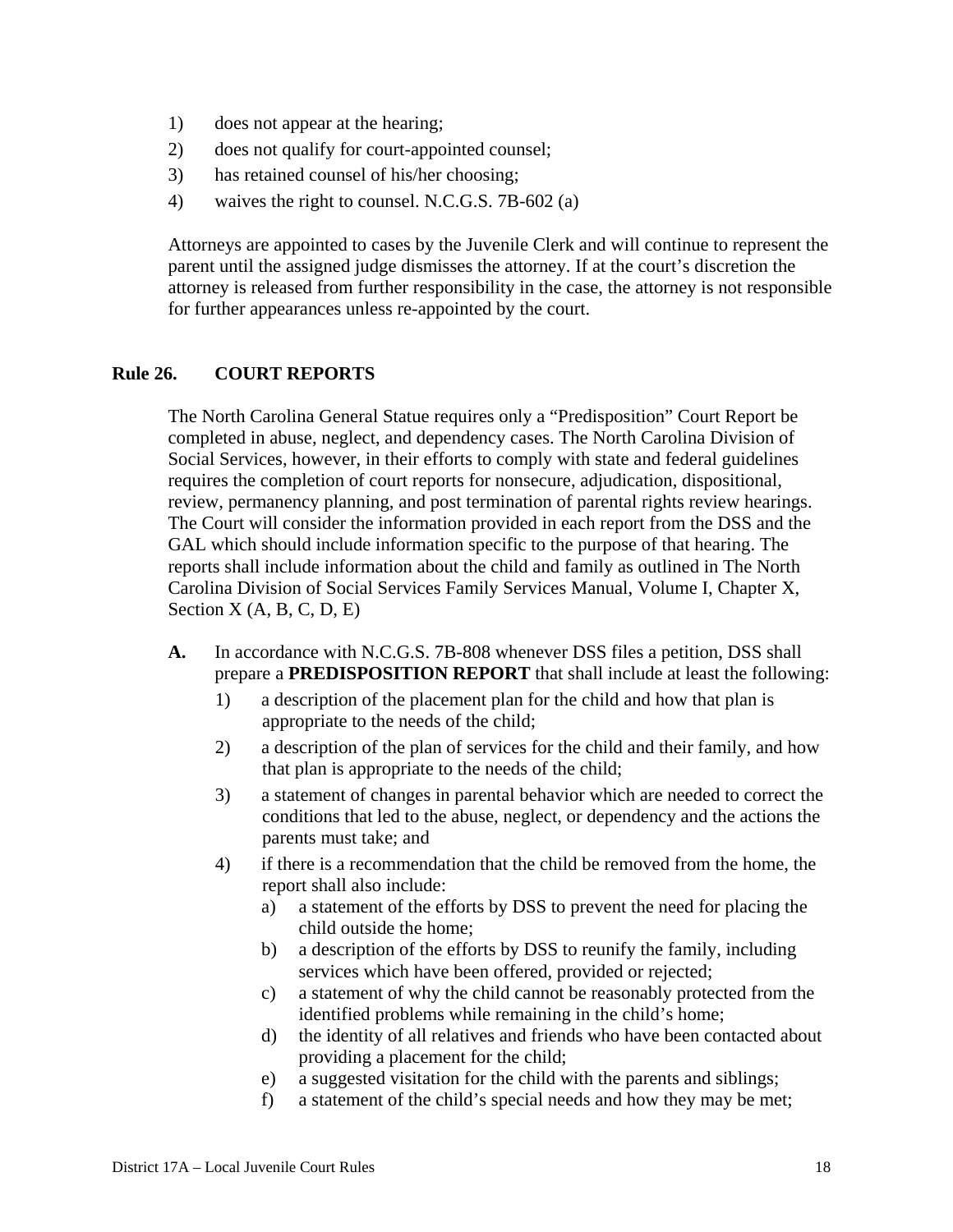- g) the identity and location of the child's siblings and statement of steps required to maintain contact between the siblings and reunify the family.
- 5) if reunification efforts are not to be continued, reasons shall be specifically given in the report for this recommendation.
- B. The GAL for the child may also prepare a predispositional report to assist the court in reaching a disposition that will serve the needs of the child.
- C. The Court will not review the predispositional report prior to the Adjudication hearing unless the parties have settled all adjudication issues or unless the parties otherwise agree.
- D. The DSS and the child's GAL shall make available copies of the predispositional reports to all parties and their counsel, and to each other, at or before the Preadjudication Conference. If, for any reason, a Preadjudication Conference does not occur, the reports to the parties and their counsel, and to each other, are due no later than ten (10) days prior to the scheduled Adjudication hearing. The reports will be submitted by the DSS and the GAL to the Court on the date of the hearing.
	- 1) this rule contemplates that the predispositional reports may be required to be updated as of the date of the dispositional hearing to reflect matters that have occurred during the interim.
- E. When a child remains in the custody of the DSS after the dispositional hearing, the DSS and the child's GAL shall prepare and make available copies of the **REVIEW AND PERMANENCY PLANNING AND POST TERMINATION OF PARENTAL RIGHTS COURT REPORTS** to the parent attorneys, the Juvenile Clerk, and to each other, no later than seven (7) days prior to the scheduled review and permanency planning hearings.
- F. The North Carolina General Statues do not require the DSS or GAL to submit a **TERMINATION OF PARENTAL RIGHTS COURT REPORT**, however, if the DSS or GAL does submit such a report, it will not be reviewed by the Judge prior to the termination of parental rights adjudication unless all parties stipulate for the report to be reviewed by the Judge prior to court. If a report is submitted, copies shall be made available to the parent attorneys, the Juvenile Clerk, and to each other, no later than seven (7) days prior to the scheduled hearing.

## **Rule 27. REASONABLE EFFORTS**

A. An order placing or continuing the placement of a child in the custody of the DSS, whether an order for continued nonsecure custody, a dispositional order, or a review order shall contain findings as to whether the DSS has made reasonable efforts to prevent or eliminate the need for placement of the child or whether reasonable efforts were precluded by an immediate threat or risk of harm to the juvenile unless the court has previously determined that such efforts are not required or shall cease.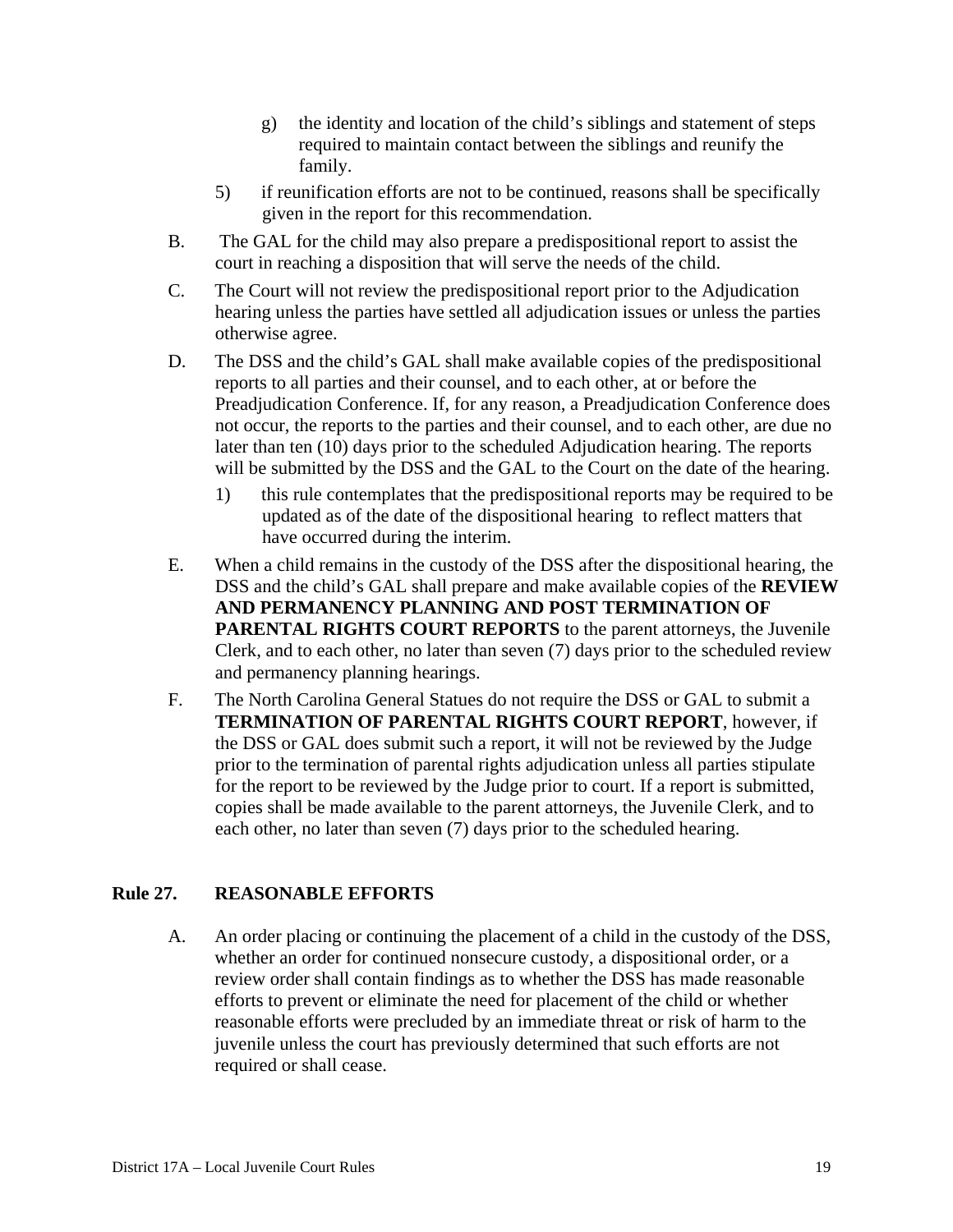- B. The DSS shall present evidence as to the need for services in the following areas on a case specific basis. The efforts made to provide those services, the availability or unavailability and the reason that services in a particular area are not provided:
	- 1) general public assistance programs;
	- 2) health services;
	- 3) crisis counseling;
	- 4) emergency caretaker or homemaker services;
	- 5) cash assistance or goods to provide for the essential needs of the child on a temporary basis;
	- 6) counseling services;
	- 7) daycare;
	- 8) parent training;
	- 9) transportation;
	- 10) visitation between parents or caretakers and child as frequently as possible;
	- 11) employment and training support services
	- 12) housing and home improvement services;
	- 13) nutrition services;
	- 14) education services;
	- 15) permanency planning;
	- 16) any other services ordered by the Court.
- C. Reasonable efforts shall be reported with specificity as to the type of service and the date of delivery. The Court should also consider the response of the parents or caretakers to the services offered or provided, including attendance, level of cooperation, and demonstration of improvement.
- D. A finding that reasonable efforts have not been made by the DSS shall not preclude the entry of an order authorizing the child's placement when the court finds that placement is necessary for the protection of the juvenile. Where efforts to prevent the need for placement were precluded by an immediate threat of harm to the child, the court may find that the placement of the child in the absence of such were reasonable.

## **Rule 28. COURT ORDERS AND DISTRIBUTION**

- A. The DSS attorney or designated attorney for the DSS shall prepare all orders, unless otherwise provided herein or instructed by the presiding judge.
- B. All orders must be filed with the Juvenile Clerk within thirty (30) days following the conclusion of the hearing. A draft of all orders shall be circulated among the attorneys involved in the proceeding prior to the submission of the original order to the Court for signature. In no event, shall an order be entered later than thirty (30) days following the hearing unless for good cause shown.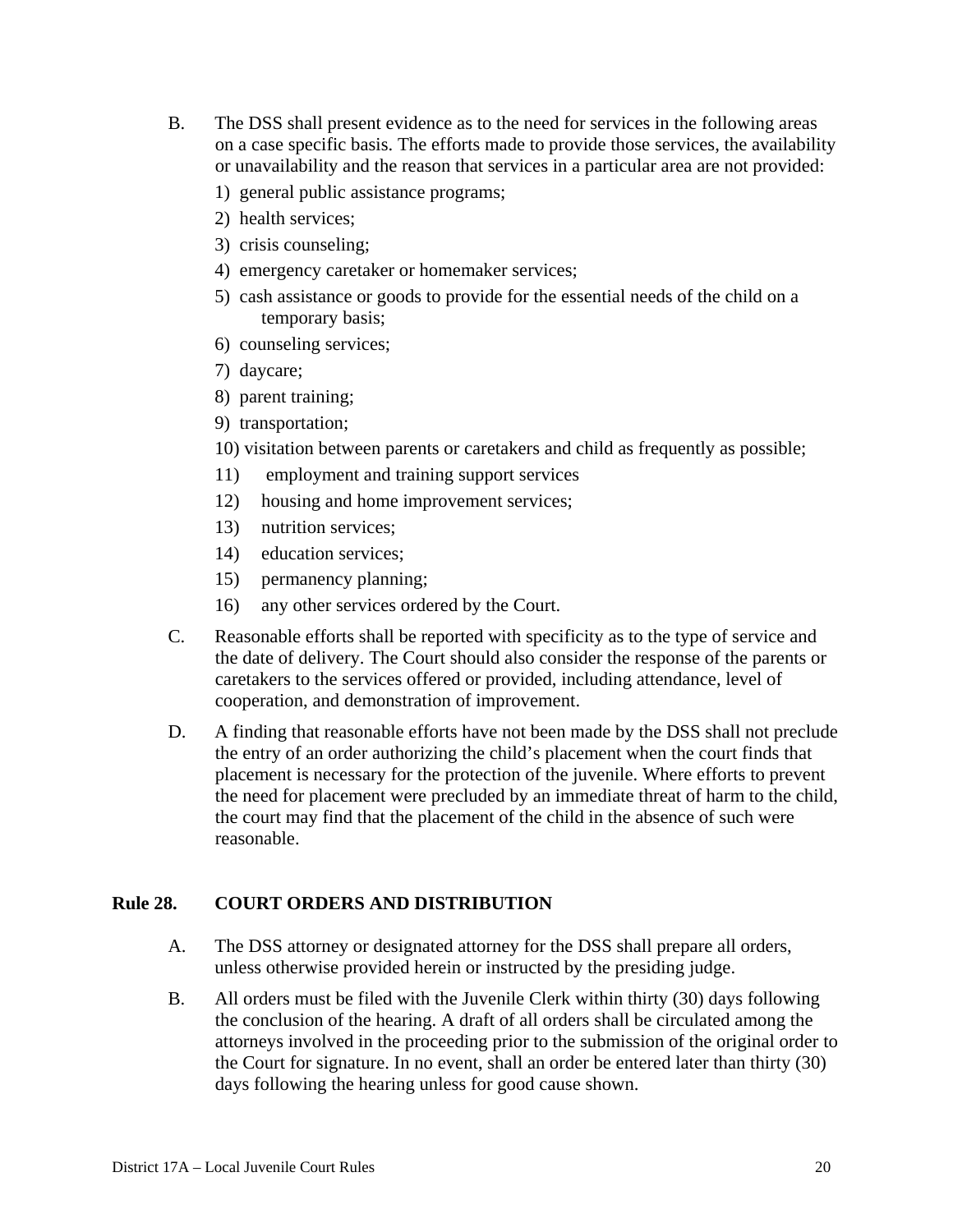C. All orders are filed with the Juvenile Clerk and placed in the juvenile's file. A copy of the order is mailed to the parent's attorney, the parent, and the GAL Administrator by the DSS Attorney. If the parent is not represented by an attorney and the parents address is known, a copy will be mailed to the parent.

## **Rule 29. TRANSLATORS**

- A. Any court hearing shall not proceed unless a language translator is present when it is determined that such is needed. The need for translator will be determined by the Court Improvement Project Director or presiding judge having initial contact with the client.
- B. If it is determined a translator is needed the Juvenile Clerk or the Court Improvement Project Director will make the arrangements.
- C. Preference in securing a translator's services for the court process will be given to those translators who are certified by the Administrative Office of the Courts.

### **Rule 30. WRITS**

If a parent is detained in a jail, prison, or detention center and requests to be present at a Juvenile hearing concerning their child, it is the responsibility of the parents attorney to advise the Juvenile Clerk of this request. The Juvenile Clerk will complete an Application and Writ of Habeas Corpus Ad Testificandum and submit it to a District Court Judge for their approval or denial of the request. If the request is approved, the Juvenile Clerk will then submit it to the Department of Corrections for them to carry out the order. The parent will then be brought before the Court on the specified date and time.

### **RULE 31. PRIORITY OF JUVENILE COURT**

Juvenile cases involving abuse, neglect, and dependency cases have priority over district court matters in accordance with the provisions of Rule 3.1 of the General Rules of Practice for the Superior and District Courts.

## **Rule 32. ET. SEQ. RESERVED FOR FUTURE RULES**

**These Rules as Revised are effective on December 1, 2010. Original Effective Date: These Rules shall apply to all petitions filed on or after March 1, 2006, and shall apply to all pending matters as of April 15, 2006. Last review: May 1, 2009**